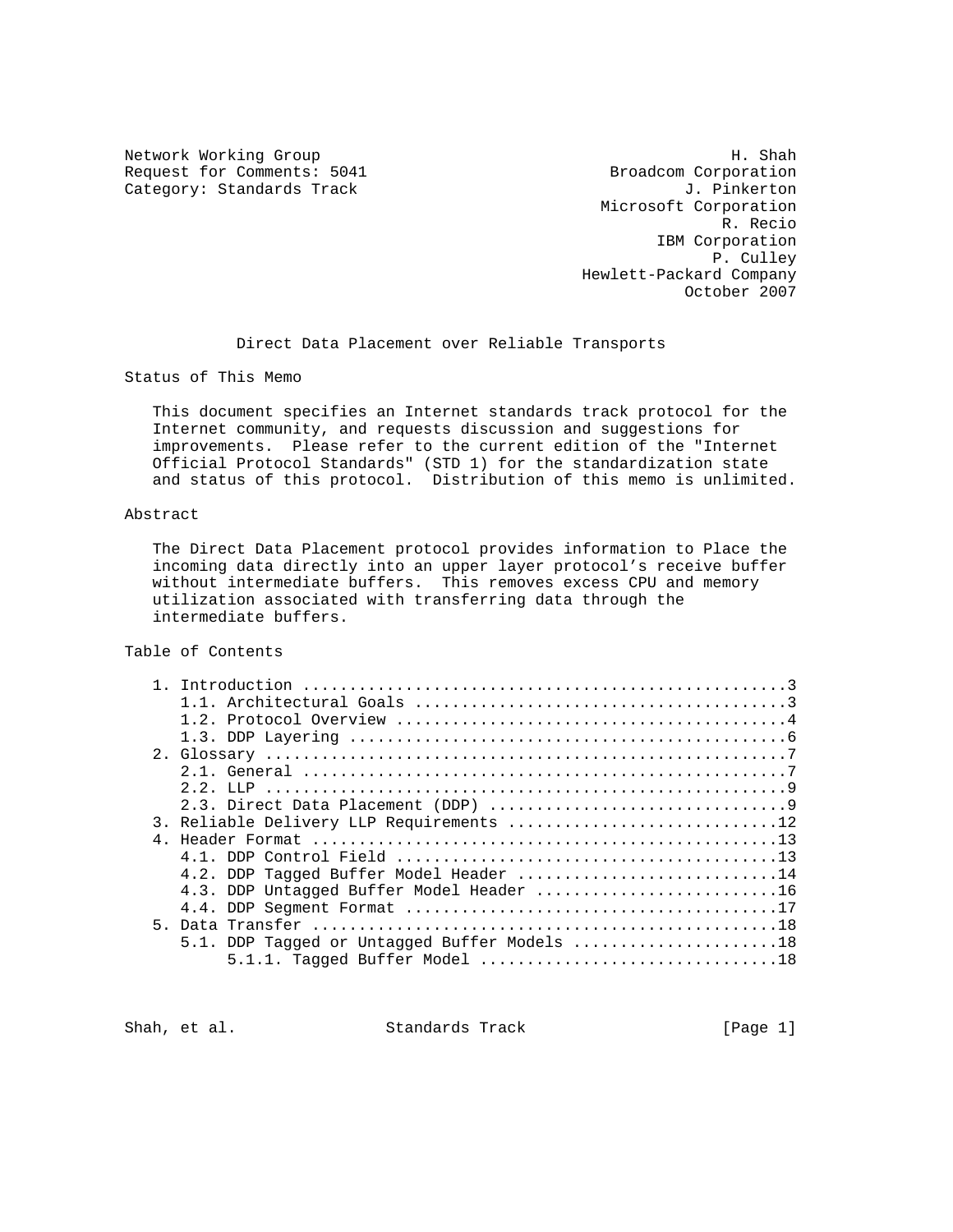| 5.1.2. Untagged Buffer Model 18                                                                       |  |
|-------------------------------------------------------------------------------------------------------|--|
| 5.2. Segmentation and Reassembly of a DDP Message 19                                                  |  |
|                                                                                                       |  |
| 5.4. DDP Message Completion and Delivery 21                                                           |  |
|                                                                                                       |  |
|                                                                                                       |  |
| 6.2. DDP Stream Teardown $\ldots, \ldots, \ldots, \ldots, \ldots, \ldots, \ldots, \ldots, \ldots, 22$ |  |
| 6.2.1. DDP Graceful Teardown 22                                                                       |  |
| 6.2.2. DDP Abortive Teardown $\ldots \ldots \ldots \ldots \ldots \ldots \ldots \ldots \ldots$         |  |
|                                                                                                       |  |
| 7.1. Errors Detected at the Data Sink 24                                                              |  |
|                                                                                                       |  |
|                                                                                                       |  |
| 8.1. Protocol-Specific Security Considerations 26                                                     |  |
| 8.2. Association of an STag and a DDP Stream 26                                                       |  |
|                                                                                                       |  |
|                                                                                                       |  |
| 8.3.2. Privileged Resources Manager Requirement 29                                                    |  |
|                                                                                                       |  |
| 8.4.1. Available Security Services 30                                                                 |  |
| 8.4.2. Requirements for IPsec Services for DDP 30                                                     |  |
|                                                                                                       |  |
|                                                                                                       |  |
|                                                                                                       |  |
|                                                                                                       |  |
| Appendix A. Receive Window Sizing 34                                                                  |  |
|                                                                                                       |  |

# Table of Figures

|  | Figure 2: MPA, DDP, and RDMAP Header Alignment 7 |
|--|--------------------------------------------------|
|  |                                                  |
|  |                                                  |
|  | Figure 5: Untagged Buffer DDP Header 16          |
|  |                                                  |

Shah, et al. Standards Track [Page 2]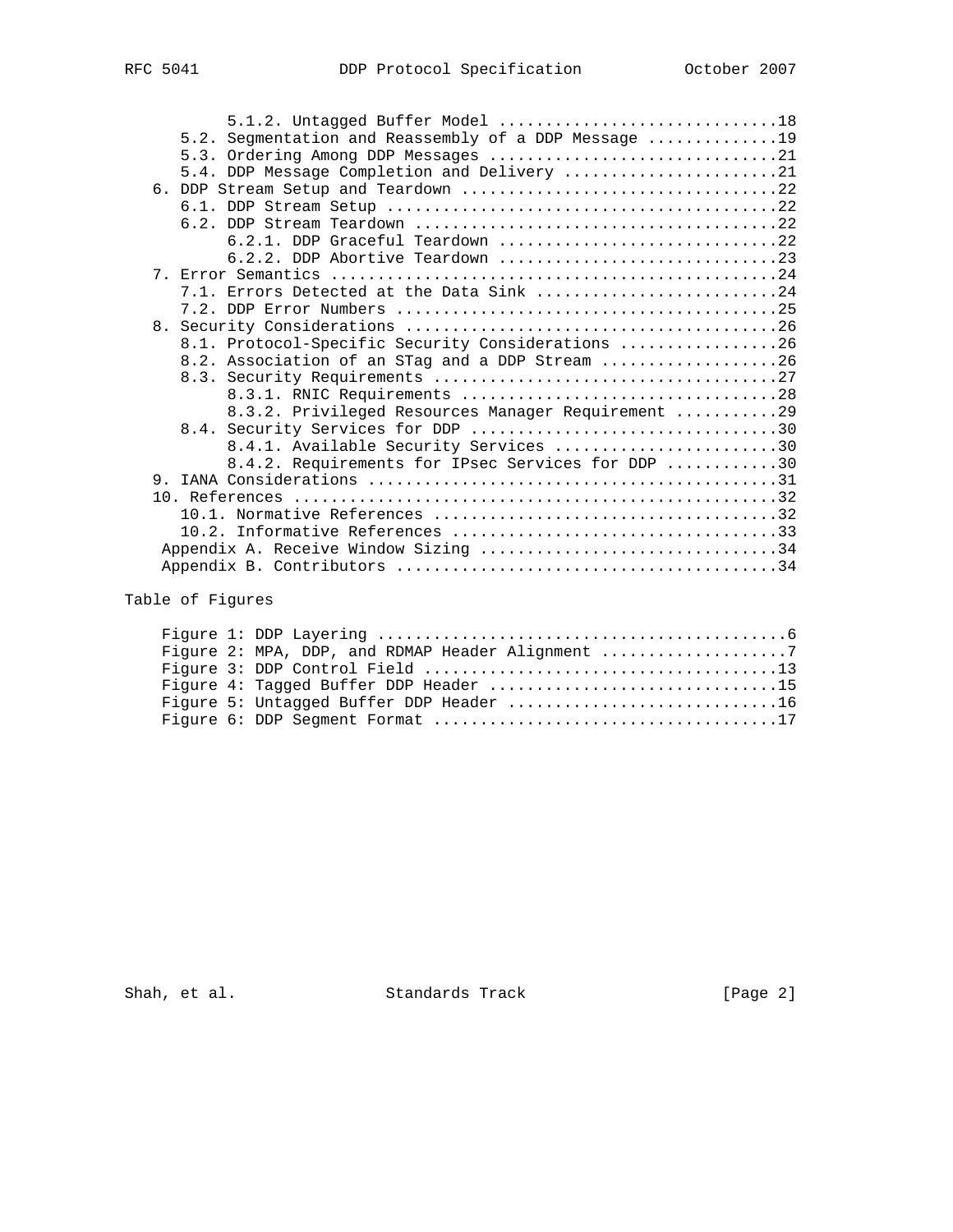## 1. Introduction

 Note: The capitalization of certain words in this document indicates they are being used with the specific meaning given in the glossary (Section 2).

 Direct Data Placement Protocol (DDP) enables an Upper Layer Protocol (ULP) to send data to a Data Sink without requiring the Data Sink to Place the data in an intermediate buffer - thus, when the data arrives at the Data Sink, the network interface can Place the data directly into the ULP's buffer. This can enable the Data Sink to consume substantially less memory bandwidth than a buffered model because the Data Sink is not required to move the data from the intermediate buffer to the final destination. Additionally, this can enable the network protocol to consume substantially fewer CPU cycles than if the CPU was used to move the data, and this can remove the bandwidth limitation of only being able to move data as fast as the CPU can copy the data.

 DDP preserves ULP record boundaries (messages) while providing a variety of data transfer mechanisms and completion mechanisms to be used to transfer ULP messages.

 The key words "MUST", "MUST NOT", "REQUIRED", "SHALL", "SHALL NOT", "SHOULD", "SHOULD NOT", "RECOMMENDED", "MAY", and "OPTIONAL" in this document are to be interpreted as described in RFC 2119 [RFC2119].

## 1.1. Architectural Goals

 DDP has been designed with the following high-level architectural goals:

- \* Provide a buffer model that enables the Local Peer to Advertise a named buffer (i.e., a Tag for a buffer) to the Remote Peer, such that across the network the Remote Peer can Place data into the buffer at Remote-Peer-specified locations. This is referred to as the Tagged Buffer Model.
- \* Provide a second receive buffer model that preserves ULP message boundaries from the Remote Peer and keeps the Local Peer's buffers anonymous (i.e., Untagged). This is referred to as the Untagged Buffer Model.
- \* Provide reliable, in-order Delivery semantics for both Tagged and Untagged Buffer Models.
- \* Provide segmentation and reassembly of ULP messages.

Shah, et al. Standards Track [Page 3]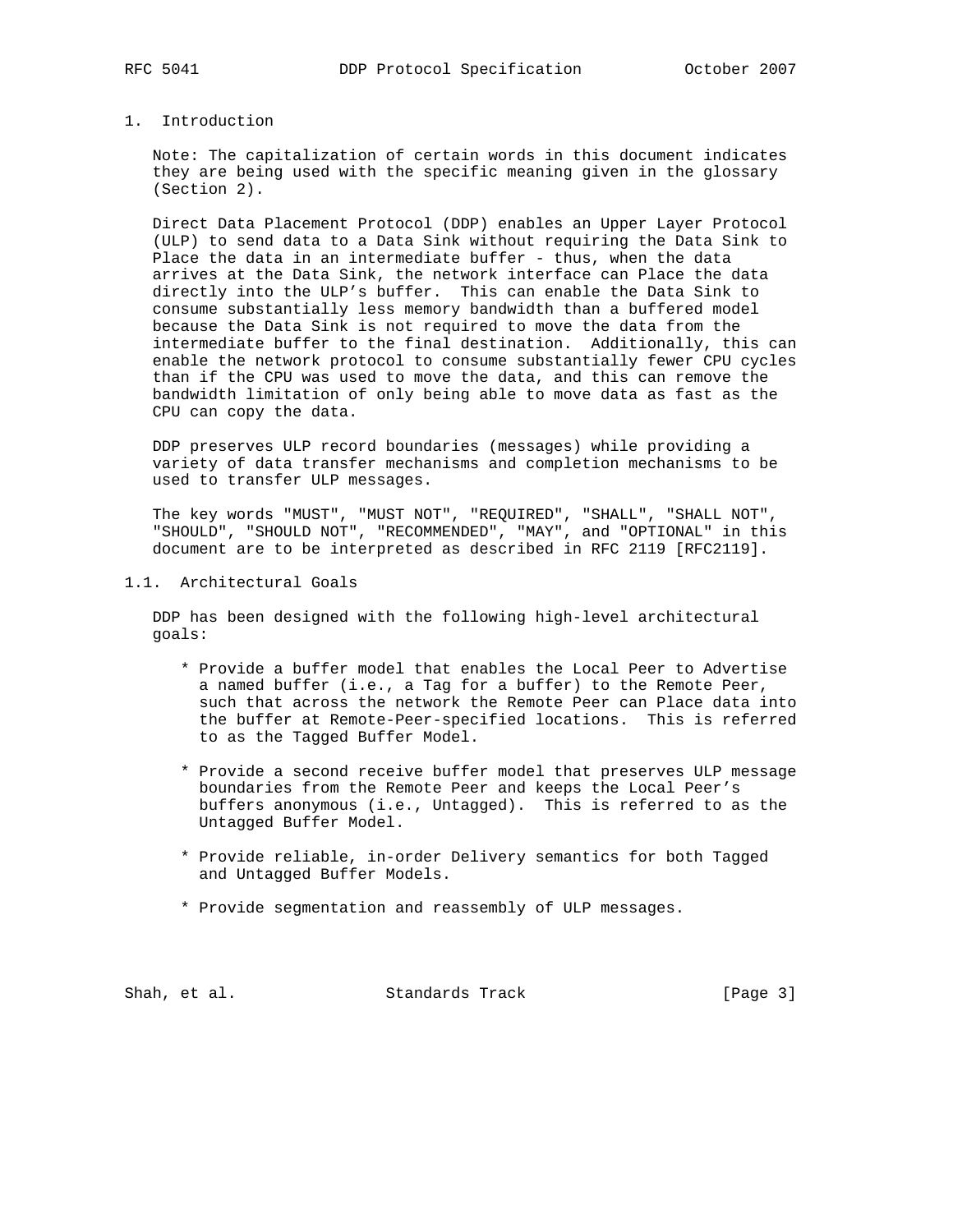- \* Enable the ULP Buffer to be used as a reassembly buffer, without a need for a copy, even if incoming DDP Segments arrive out of order. This requires the protocol to separate Data Placement of ULP Payload contained in an incoming DDP Segment from Data Delivery of completed ULP Messages.
- \* If the Lower Layer Protocol (LLP) supports multiple LLP Streams within an LLP Connection, provide the above capabilities independently on each LLP Stream and enable the capability to be exported on a per-LLP-Stream basis to the ULP.

## 1.2. Protocol Overview

 DDP supports two basic data transfer models - a Tagged Buffer data transfer model and an Untagged Buffer data transfer model.

 The Tagged Buffer data transfer model requires the Data Sink to send the Data Source an identifier for the ULP Buffer, referred to as a Steering Tag (STag). The STag is transferred to the Data Source using a ULP-defined method. Once the Data Source ULP has an STag for a destination ULP Buffer, it can request that DDP send the ULP data to the destination ULP Buffer by specifying the STag to DDP. Note that the Tagged Buffer does not have to be filled starting at the beginning of the ULP Buffer. The ULP Data Source can provide an arbitrary offset into the ULP Buffer.

 The Untagged Buffer data transfer model enables data transfer to occur without requiring the Data Sink to Advertise a ULP Buffer to the Data Source. The Data Sink can queue up a series of receive ULP Buffers. An Untagged DDP Message from the Data Source consumes an Untagged Buffer at the Data Sink. Because DDP is message oriented, even if the Data Source sends a DDP Message payload smaller than the receive ULP Buffer, the partially filled receive ULP Buffer is delivered to the ULP anyway. If the Data Source sends a DDP Message payload larger than the receive ULP Buffer, it results in an error.

 There are several key differences between the Tagged and Untagged Buffer Model:

- \* For the Tagged Buffer Model, the Data Source specifies which received Tagged Buffer will be used for a specific Tagged DDP Message (sender-based ULP Buffer management). For the Untagged Buffer Model, the Data Sink specifies the order in which Untagged Buffers will be consumed as Untagged DDP Messages are received (receiver-based ULP Buffer management).
- \* For the Tagged Buffer Model, the ULP at the Data Sink must Advertise the ULP Buffer to the Data Source through a ULP

Shah, et al. Standards Track [Page 4]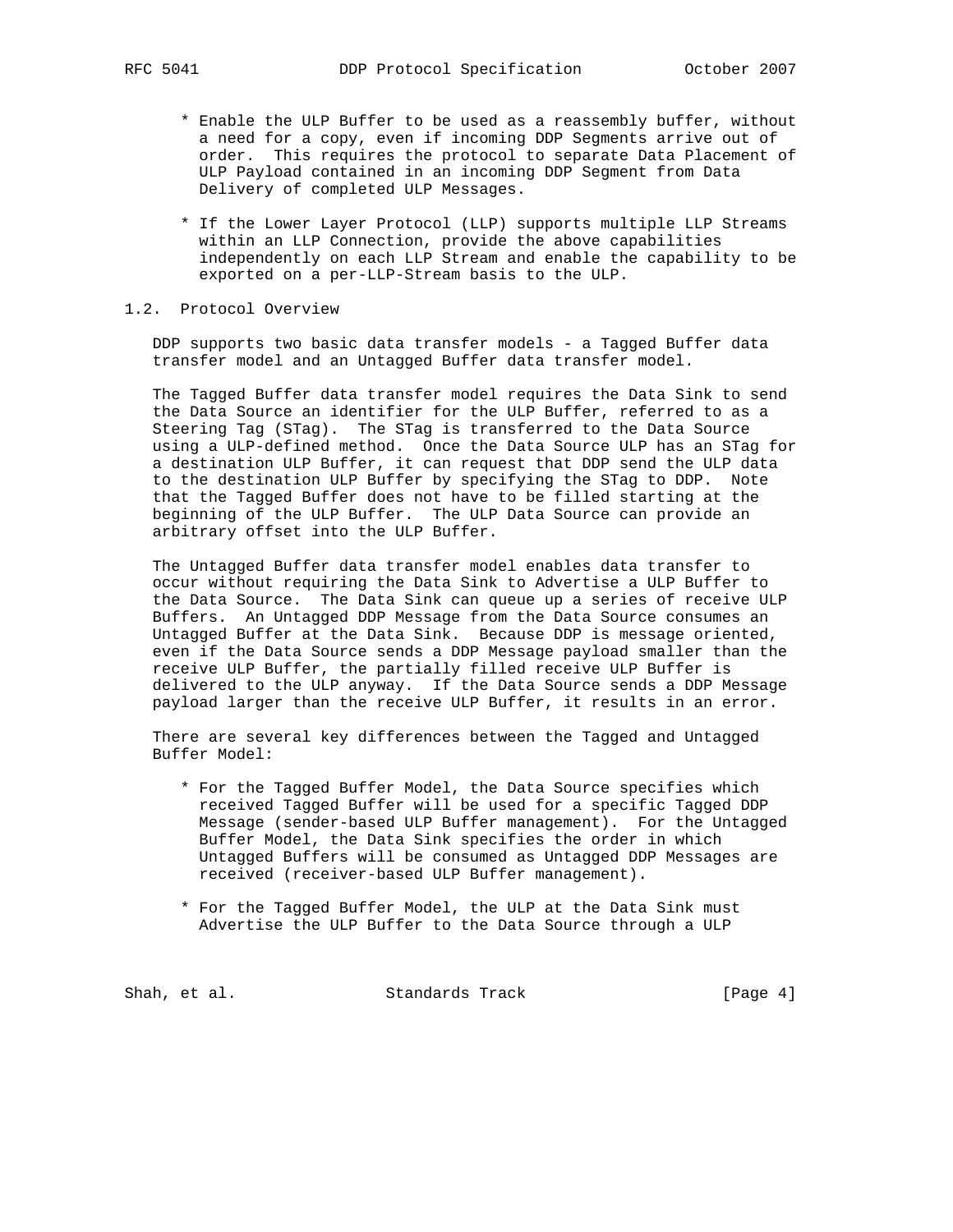specific mechanism before data transfer can occur. For the Untagged Buffer Model, data transfer can occur without an end to-end explicit ULP Buffer Advertisement. Note, however, that the ULP needs to address flow control issues.

- \* For the Tagged Buffer Model, a DDP Message can start at an arbitrary offset within the Tagged Buffer. For the Untagged Buffer Model, a DDP Message can only start at offset 0.
- \* The Tagged Buffer Model allows multiple DDP Messages targeted to a Tagged Buffer with a single ULP Buffer Advertisement. The Untagged Buffer Model requires associating a receive ULP Buffer for each DDP Message targeted to an Untagged Buffer.

 Either data transfer model Places a ULP Message into a DDP Message. Each DDP Message is then sliced into DDP Segments that are intended to fit within a lower-layer-protocol's (LLP) Maximum Upper Layer Protocol Data Unit (MULPDU). Thus, the ULP can post arbitrarily sized ULP Messages, containing up to 2^32 - 1 octets of ULP Payload, and DDP slices the ULP message into DDP Segments, which are reassembled transparently at the Data Sink.

 DDP provides in-order delivery for the ULP. However, DDP differentiates between Data Delivery and Data Placement. DDP provides enough information in each DDP Segment to allow the ULP Payload in each inbound DDP Segment payloads to be directly Placed into the correct ULP Buffer, even when the DDP Segments arrive out of-order. Thus, DDP enables the reassembly of ULP Payload contained in DDP Segments of a DDP Message into a ULP Message to occur within the ULP Buffer, therefore eliminating the traditional copy out of the reassembly buffer into the ULP Buffer.

A DDP Message's payload is Delivered to the ULP when:

- \* all DDP Segments of a DDP Message have been completely received, and the payload of the DDP Message has been Placed into the associated ULP Buffer,
- \* all prior DDP Messages have been Placed, and
- \* all prior DDP Message Deliveries have been performed.

 The LLP under DDP may support a single LLP Stream of data per connection (e.g., TCP [TCP]) or multiple LLP Streams of data per connection (e.g., SCTP [SCTP]). But in either case, DDP is specified such that each DDP Stream is independent and maps to a single LLP Stream. Within a specific DDP Stream, the LLP Stream is required to

Shah, et al. Standards Track [Page 5]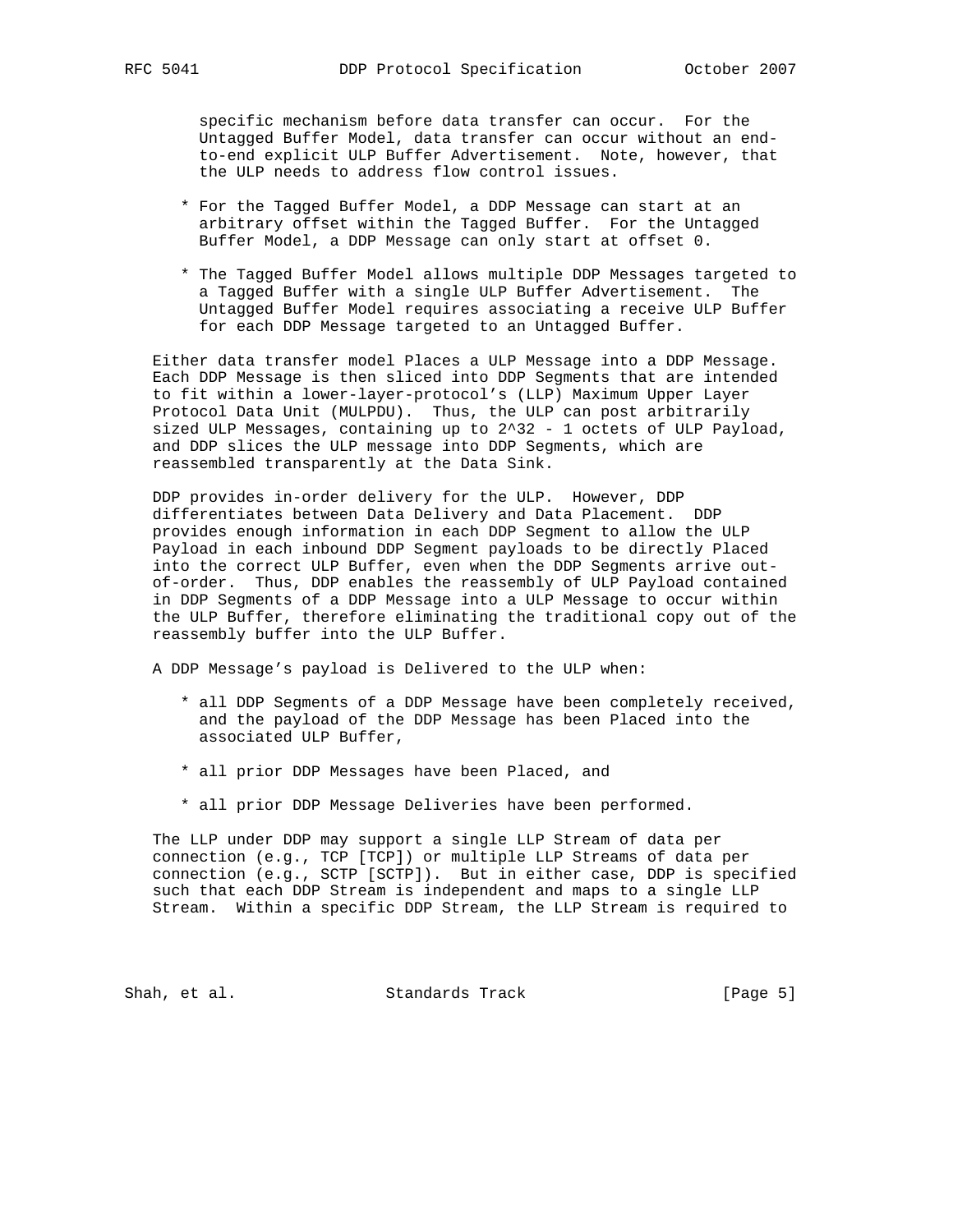provide in-order, reliable Delivery. Note that DDP has no ordering guarantees between DDP Streams.

 A DDP protocol could potentially run over reliable Delivery LLPs or unreliable Delivery LLPs. This specification requires reliable, in order Delivery LLPs.

1.3. DDP Layering

 DDP is intended to be LLP independent, subject to the requirements defined in section 3. However, DDP was specifically defined to be part of a family of protocols that were created to work well together, as shown in Figure 1, DDP Layering. For LLP protocol definitions of each LLP, see Marker PDU Aligned Framing for TCP Specification [MPA] and Stream Control Transmission Protocol (SCTP) Direct Data Placement (DDP) Adaptation [SCTPDDP].

 DDP enables direct data Placement capability for any ULP, but it has been specifically designed to work well with Remote Direct Memory Access Protocol (RDMAP) (see [RDMAP]), and is part of the iWARP protocol suite.



Figure 1: DDP Layering

Shah, et al. Standards Track [Page 6]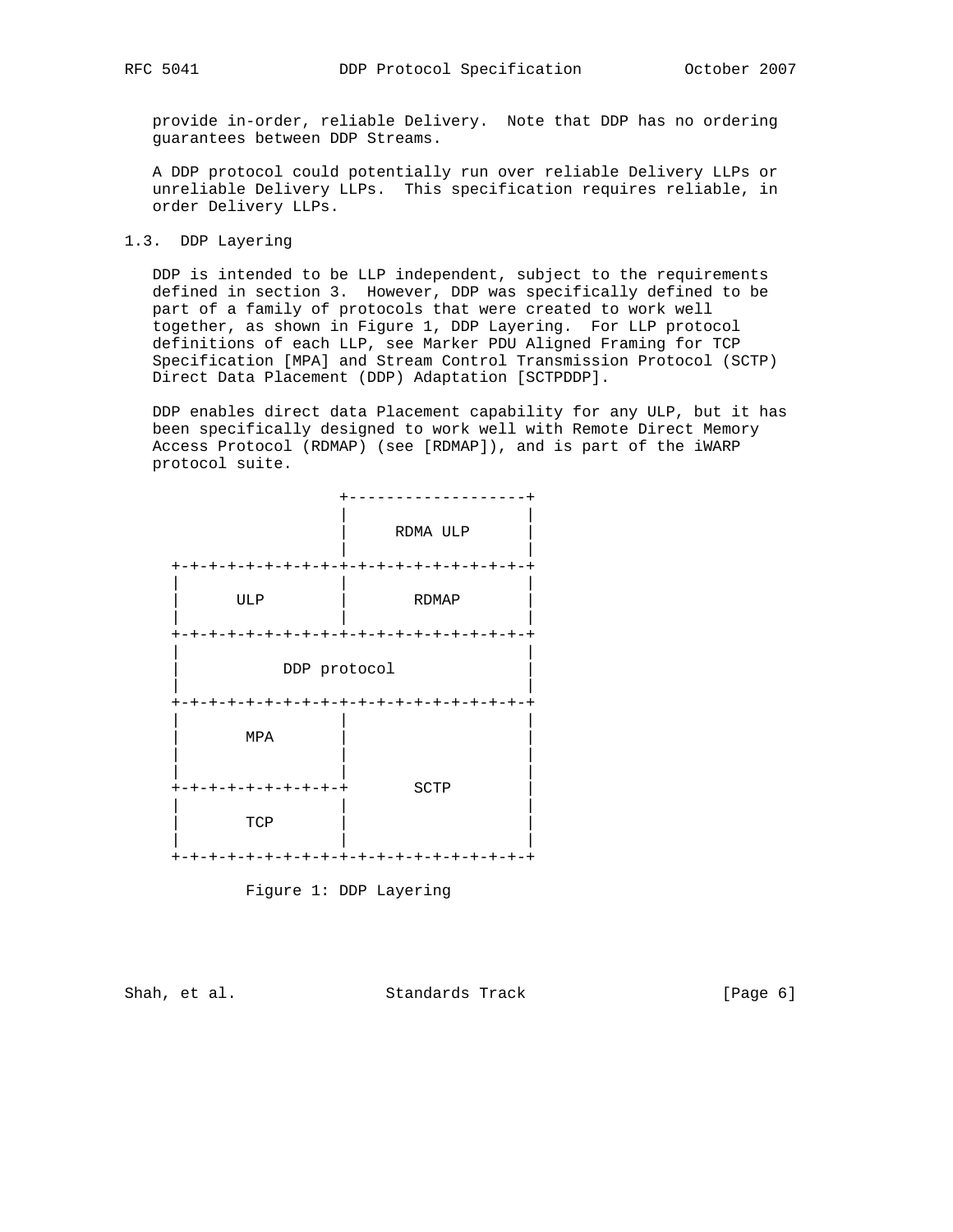If DDP is layered below RDMAP and on top of MPA and TCP, then the respective headers and payload are arranged as follows (Note: For clarity, MPA header and CRC are included, but framing markers are not shown.):

 $\begin{array}{ccccccc}\n0 & & & 1 & & & 2 & & 3\n\end{array}$  0 1 2 3 4 5 6 7 8 9 0 1 2 3 4 5 6 7 8 9 0 1 2 3 4 5 6 7 8 9 0 1 +-+-+-+-+-+-+-+-+-+-+-+-+-+-+-+-+-+-+-+-+-+-+-+-+-+-+-+-+-+-+-+-+ | | // TCP Header // | | +-+-+-+-+-+-+-+-+-+-+-+-+-+-+-+-+-+-+-+-+-+-+-+-+-+-+-+-+-+-+-+-+ MPA Header +-+-+-+-+-+-+-+-+-+-+-+-+-+-+-+-+ + | |  $\frac{1}{2}$ //  $\frac{1}{2}$  DDP Header  $\frac{1}{2}$  DDP  $\frac{1}{2}$  DDP  $\frac{1}{2}$   $\frac{1}{2}$  DDP  $\frac{1}{2}$   $\frac{1}{2}$   $\frac{1}{2}$   $\frac{1}{2}$   $\frac{1}{2}$   $\frac{1}{2}$   $\frac{1}{2}$   $\frac{1}{2}$   $\frac{1}{2}$   $\frac{1}{2}$   $\frac{1}{2}$   $\frac{1}{2}$   $\frac{1}{2}$   $\frac{1}{$  | | +-+-+-+-+-+-+-+-+-+-+-+-+-+-+-+-+-+-+-+-+-+-+-+-+-+-+-+-+-+-+-+-+ | | // RDMAP Header // | | +-+-+-+-+-+-+-+-+-+-+-+-+-+-+-+-+-+-+-+-+-+-+-+-+-+-+-+-+-+-+-+-+ | | // // // RDMAP ULP Payload // // // | | +-+-+-+-+-+-+-+-+-+-+-+-+-+-+-+-+-+-+-+-+-+-+-+-+-+-+-+-+-+-+-+-+  $MPA$  CRC +-+-+-+-+-+-+-+-+-+-+-+-+-+-+-+-+-+-+-+-+-+-+-+-+-+-+-+-+-+-+-+-+

Figure 2: MPA, DDP, and RDMAP Header Alignment

- 2. Glossary
- 2.1. General

 Advertisement (Advertised, Advertise, Advertisements, Advertises) - The act of informing a Remote Peer that a local RDMA Buffer is available to it. A Node makes available an RDMA Buffer for incoming RDMA Read or RDMA Write access by informing its RDMA/DDP peer of the Tagged Buffer identifiers (STag, base address, length). This Advertisement of Tagged Buffer information is not defined by RDMA/DDP and is left to the ULP. A typical method would be for the Local Peer to embed the Tagged Buffer's Steering Tag, address, and length in a Send message destined for the Remote Peer.

Shah, et al. Standards Track [Page 7]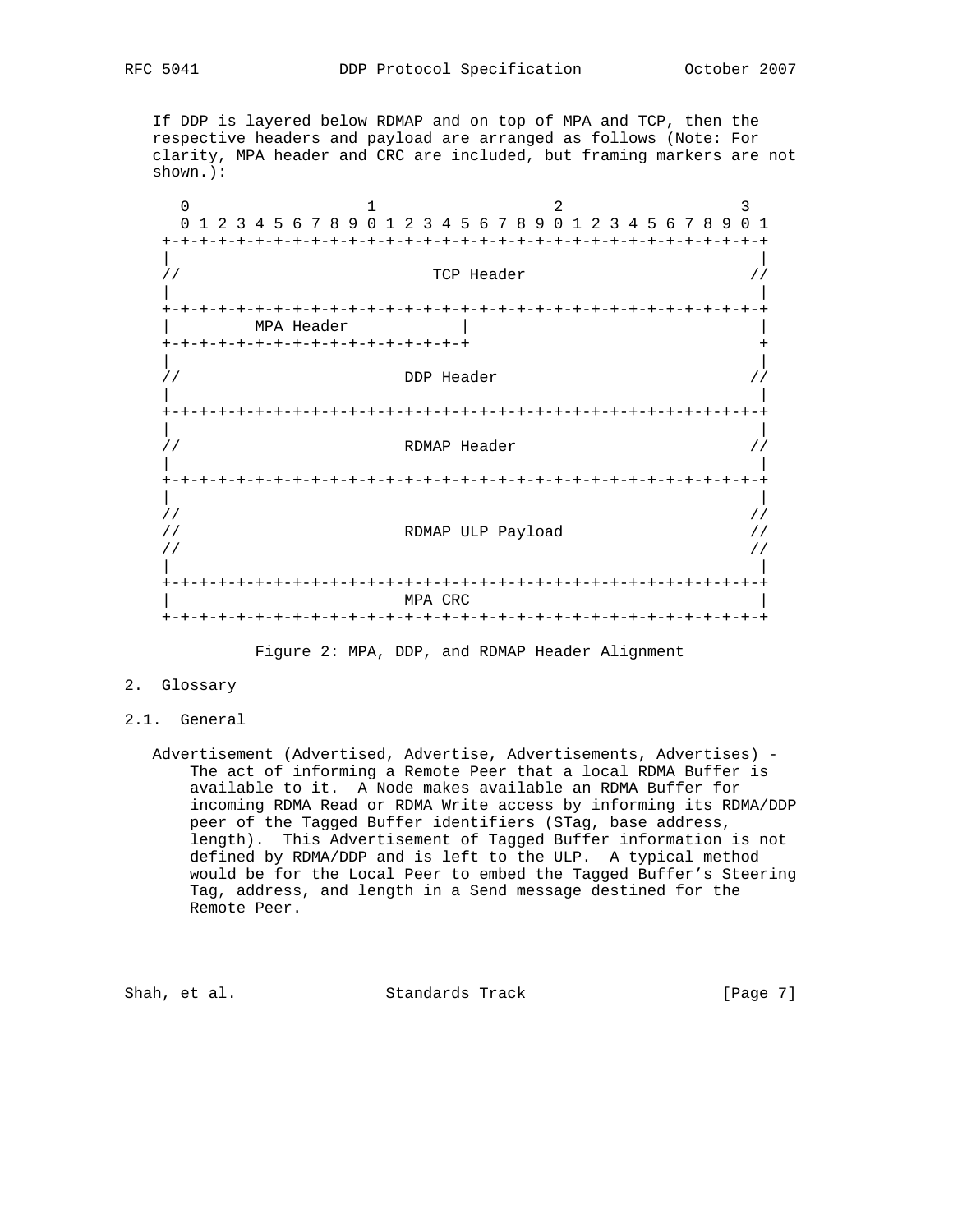- Data Delivery (Delivery, Delivered, Delivers) Delivery is defined as the process of informing the ULP or consumer that a particular message is available for use. This is specifically different from "Placement", which may generally occur in any order, while the order of "Delivery" is strictly defined. See "Data Placement".
- Data Sink The peer receiving a data payload. Note that the Data Sink can be required to both send and receive RDMA/DDP Messages to transfer a data payload.
- Data Source The peer sending a data payload. Note that the Data Source can be required to both send and receive RDMA/DDP Messages to transfer a data payload.
- Delivery (Delivered, Delivers) See Data Delivery in Section 2.1.
- iWARP A suite of wire protocols comprised of RDMAP [RDMAP], DDP (this specification), and Marker PDU Aligned Framing for TCP (MPA) [MPA]. The iWARP protocol suite may be layered above TCP, SCTP, or other transport protocols.
- Local Peer The RDMA/DDP protocol implementation on the local end of the connection. Used to refer to the local entity when describing a protocol exchange or other interaction between two Nodes.
- Node A computing device attached to one or more links of a network. A Node in this context does not refer to a specific application or protocol instantiation running on the computer. A Node may consist of one or more RDMA Enabled Network Interface Controllers (RNICs) installed in a host computer.

Placement (Placed, Places) - See "Data Placement" in Section 2.3

- Remote Peer The RDMA/DDP protocol implementation on the opposite end of the connection. Used to refer to the remote entity when describing protocol exchanges or other interactions between two Nodes.
- RNIC RDMA Enabled Network Interface Controller. In this context, this would be a network I/O adapter or embedded controller with iWARP functionality.
- ULP Upper Layer Protocol. The protocol layer above the protocol layer currently being referenced. The ULP for RDMA/DDP is expected to be an Operating System (OS), application, adaptation layer, or proprietary device. The RDMA/DDP documents do not

Shah, et al. Standards Track [Page 8]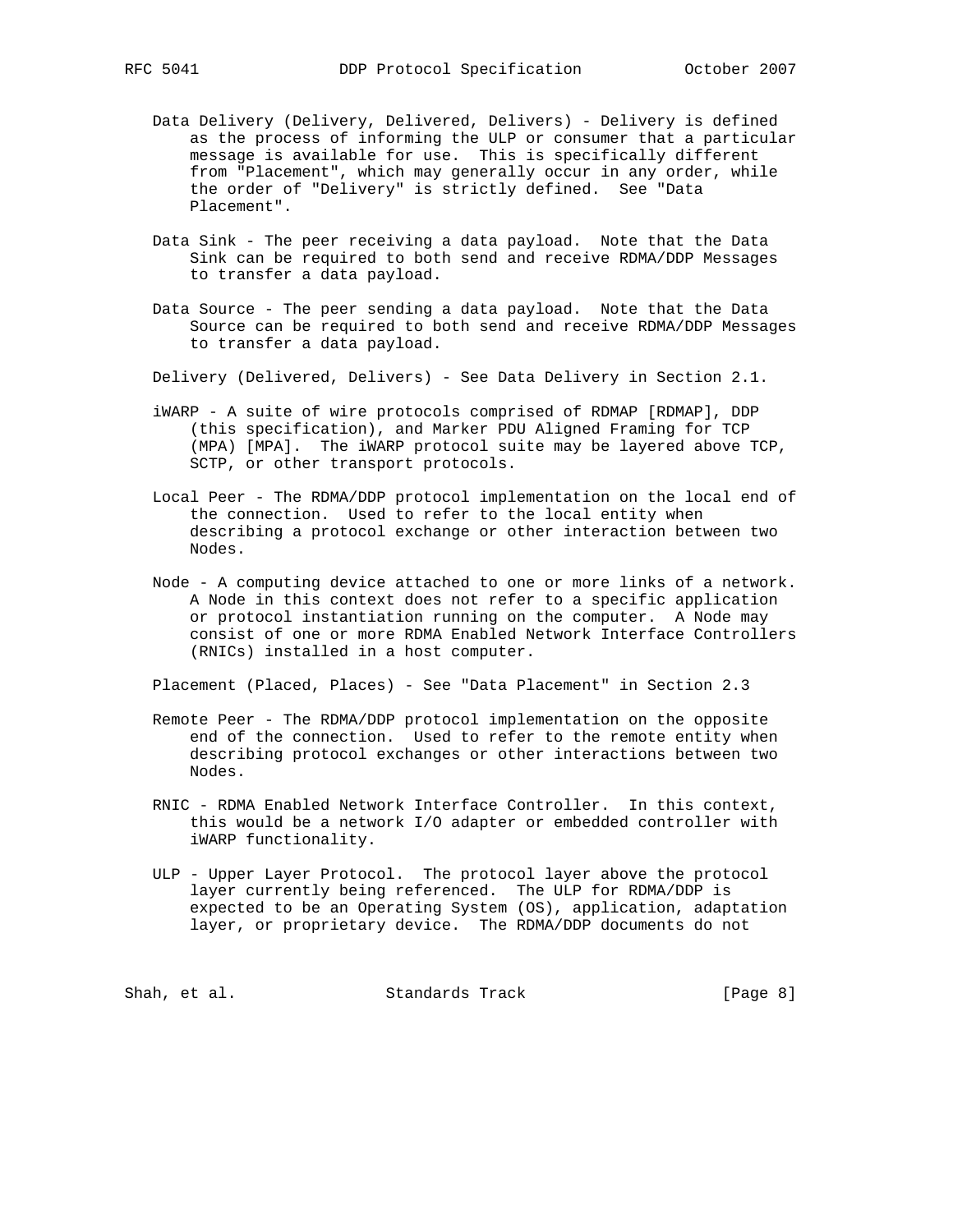specify a ULP -- they provide a set of semantics that allow a ULP to be designed to utilize RDMA/DDP.

- ULP Message The ULP data that is handed to a specific protocol layer for transmission. Data boundaries are preserved as they are transmitted through iWARP.
- ULP Payload The ULP data that is contained within a single protocol segment or packet (e.g., a DDP Segment).
- 2.2. LLP
	- LLP Lower Layer Protocol. The protocol layer beneath the protocol layer currently being referenced. For example, for DDP, the LLP is SCTP DDP Adaptation, MPA, or other transport protocols. For RDMA, the LLP is DDP.
	- LLP Connection Corresponds to an LLP transport-level connection between the peer LLP layers on two nodes.
	- LLP Stream Corresponds to a single LLP transport-level stream between the peer LLP layers on two Nodes. One or more LLP Streams may map to a single transport-level LLP Connection. For transport protocols that support multiple streams per connection (e.g., SCTP), an LLP Stream corresponds to one transport-level stream.
	- MULPDU Maximum Upper Layer Protocol Data Unit (MULPDU). The current maximum size of the record that is acceptable for DDP to pass to the LLP for transmission.
	- ULPDU Upper Layer Protocol Data Unit. The data record defined by the layer above MPA.
- 2.3. Direct Data Placement (DDP)
	- Data Placement (Placement, Placed, Places) For DDP, this term is specifically used to indicate the process of writing to a Data Buffer by a DDP implementation. DDP Segments carry Placement information, which may be used by the receiving DDP implementation to perform Data Placement of the DDP Segment ULP Payload. See "Data Delivery" and "Direct Data Placement".
	- DDP Abortive Teardown The act of closing a DDP Stream without attempting to complete in-progress and pending DDP Messages.

Shah, et al. Standards Track [Page 9]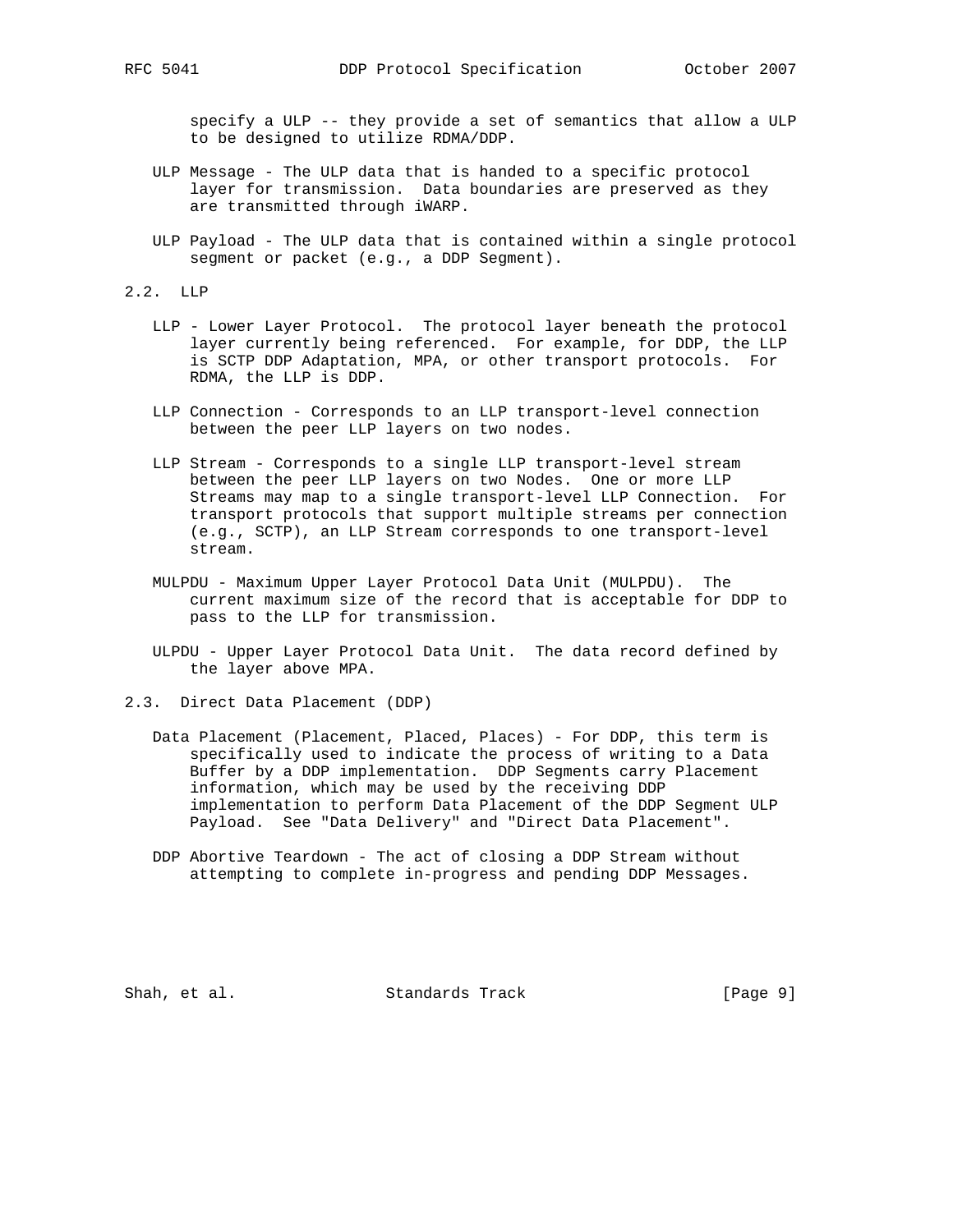- DDP Graceful Teardown The act of closing a DDP Stream such that all in-progress and pending DDP Messages are allowed to complete successfully.
- DDP Control Field A fixed 8-bit field in the DDP Header.
- DDP Header The header present in all DDP Segments. The DDP Header contains control and Placement fields that are used to define the final Placement location for the ULP Payload carried in a DDP Segment.
- DDP Message A ULP-defined unit of data interchange, which is subdivided into one or more DDP Segments. This segmentation may occur for a variety of reasons, including segmentation to respect the maximum segment size of the underlying transport protocol.
- DDP Segment The smallest unit of data transfer for the DDP protocol. It includes a DDP Header and ULP Payload (if present). A DDP Segment should be sized to fit within the Lower Layer Protocol MULPDU.
- DDP Stream A sequence of DDP messages whose ordering is defined by the LLP. For SCTP, a DDP Stream maps directly to an SCTP stream. For MPA, a DDP Stream maps directly to a TCP connection, and a single DDP Stream is supported. Note that DDP has no ordering guarantees between DDP Streams.

DDP Stream Identifier (ID) - An identifier for a DDP Stream.

- Direct Data Placement A mechanism whereby ULP data contained within DDP Segments may be Placed directly into its final destination in memory without processing of the ULP. This may occur even when the DDP Segments arrive out of order. Out-of-order Placement support may require the Data Sink to implement the LLP and DDP as one functional block.
- Direct Data Placement Protocol (DDP) Also, a wire protocol that supports Direct Data Placement by associating explicit memory buffer placement information with the LLP payload units.
- Message Offset (MO) For the DDP Untagged Buffer Model, specifies the offset, in octets, from the start of a DDP Message.
- Message Sequence Number (MSN) For the DDP Untagged Buffer Model, specifies a sequence number that is increasing with each DDP Message.

Shah, et al. Standards Track [Page 10]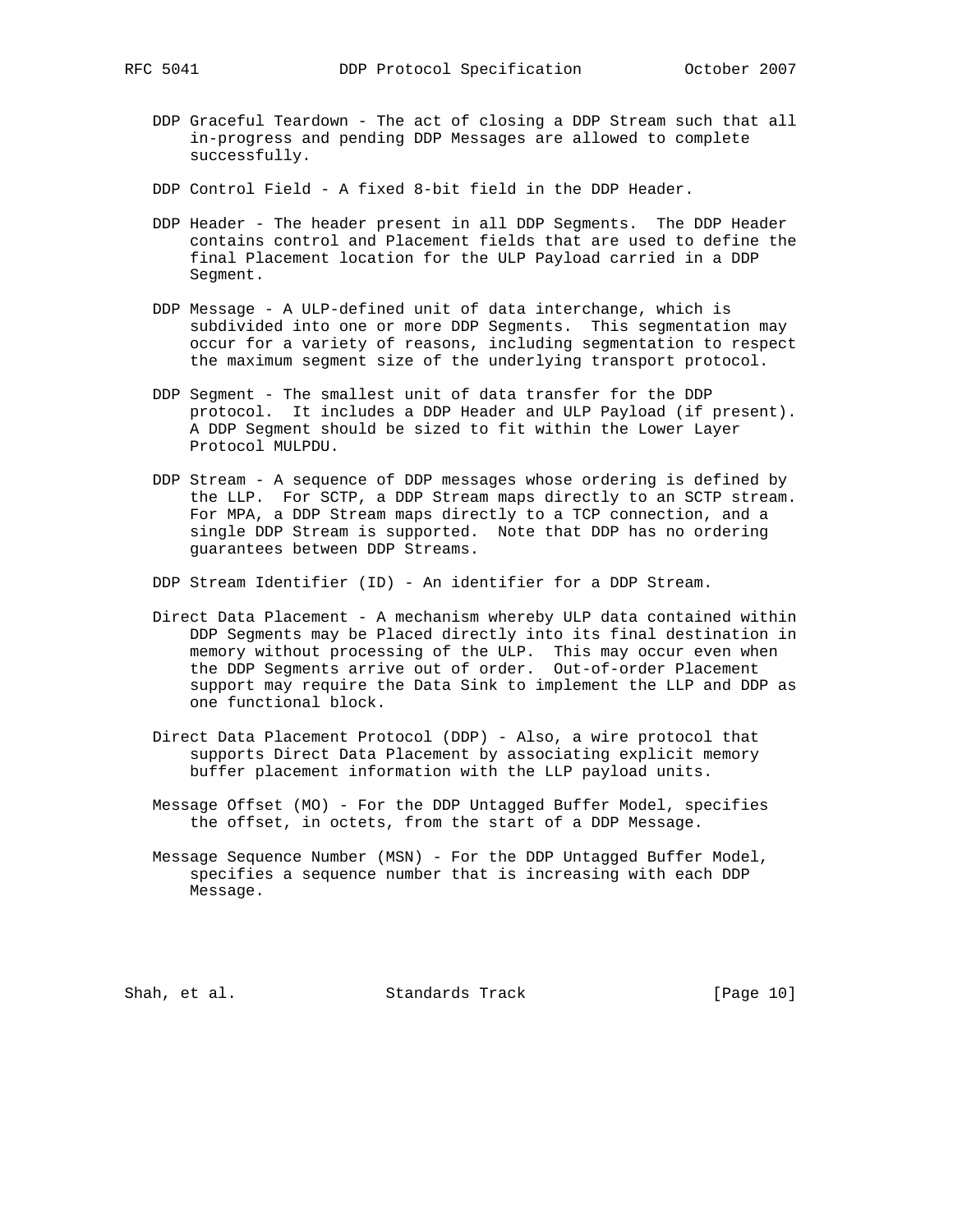- Protection Domain (PD) A mechanism used to associate a DDP Stream and an STag. Under this mechanism, the use of an STag is valid on a DDP Stream if the STag has the same Protection Domain Identifier (PD ID) as the DDP Stream.
- Protection Domain Identifier (PD ID) An identifier for the Protection Domain.
- Queue Number (QN) For the DDP Untagged Buffer Model, identifies a destination Data Sink queue for a DDP Segment.
- Steering Tag An identifier of a Tagged Buffer on a Node, valid as defined within a protocol specification.

STag - Steering Tag

- Tagged Buffer A buffer that is explicitly Advertised to the Remote Peer through exchange of an STag, Tagged Offset, and length.
- Tagged Buffer Model A DDP data transfer model used to transfer Tagged Buffers from the Local Peer to the Remote Peer.

Tagged DDP Message - A DDP Message that targets a Tagged Buffer.

- Tagged Offset (TO) The offset within a Tagged Buffer on a Node.
- ULP Buffer A buffer owned above the DDP layer and Advertised to the DDP layer either as a Tagged Buffer or an Untagged ULP Buffer.
- ULP Message Length The total length, in octets, of the ULP Payload contained in a DDP Message.
- Untagged Buffer A buffer that is not explicitly Advertised to the Remote Peer.
- Untagged Buffer Model A DDP data transfer model used to transfer Untagged Buffers from the Local Peer to the Remote Peer.

Untagged DDP Message - A DDP Message that targets an Untagged Buffer.

Shah, et al. Standards Track [Page 11]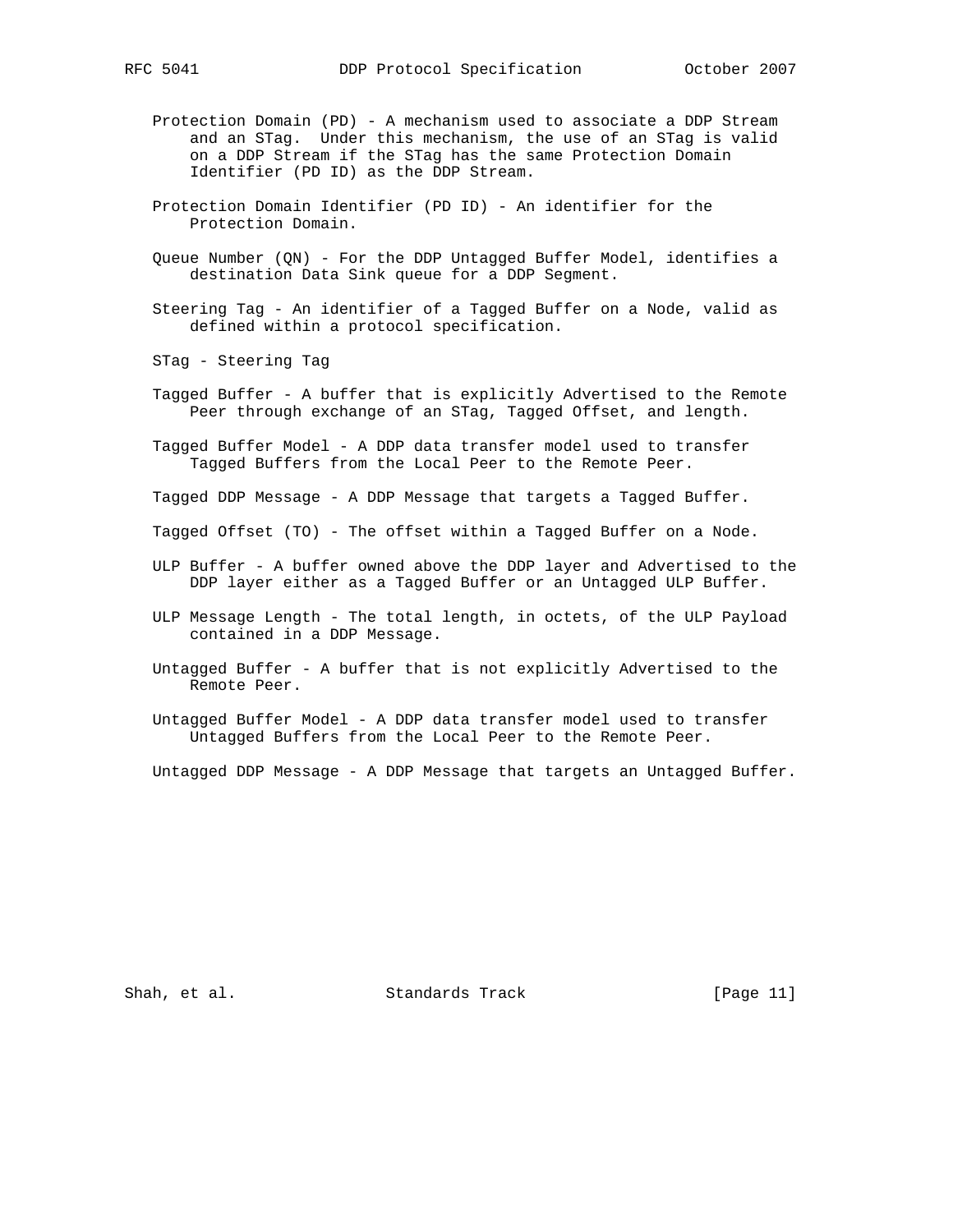3. Reliable Delivery LLP Requirements

 Any protocol that can serve as an LLP to DDP MUST meet the following requirements.

- 1. LLPs MUST expose MULPDU and MULPDU changes. This is required so that the DDP layer can perform segmentation aligned with the MULPDU and can adapt as MULPDU changes come about. The corner case of how to handle outstanding requests during a MULPDU change is covered by the requirements below.
- 2. In the event of a MULPDU change, DDP MUST NOT be required by the LLP to re-segment DDP Segments that have been previously posted to the LLP. Note that under pathological conditions the LLP may change the Advertised MULPDU more frequently than the queue of previously posted DDP Segment transmit requests is flushed. Under this pathological condition, the LLP transmit queue can contain DDP Messages for which multiple updates to the corresponding MULPDU have occurred subsequent to posting of the messages. Thus, there may be no correlation between the queued DDP Segment(s) and the LLP's current value of MULPDU.
- 3. The LLP MUST ensure that, if it accepts a DDP Segment, it will transfer it reliably to the receiver or return with an error stating that the transfer failed to complete.
- 4. The LLP MUST preserve DDP Segment and Message boundaries at the Data Sink.
- 5. The LLP MAY provide the incoming segments out of order for Placement, but if it does, it MUST also provide information that specifies what the sender-specified order was.
- 6. LLP MUST provide a strong digest (at least equivalent to CRC32-C) to cover at least the DDP Segment. It is believed that some of the existing data integrity digests are not sufficient, and that direct memory transfer semantics requires a stronger digest than, for example, a simple checksum.
- 7. On receive, the LLP MUST provide the length of the DDP Segment received. This ensures that DDP does not have to carry a length field in its header.
- 8. If an LLP does not support teardown of an LLP Stream independent of other LLP Streams, and a DDP error occurs on a specific DDP Stream, then the LLP MUST label the associated LLP Stream as an erroneous LLP Stream and MUST NOT allow any further data transfer

Shah, et al. Standards Track [Page 12]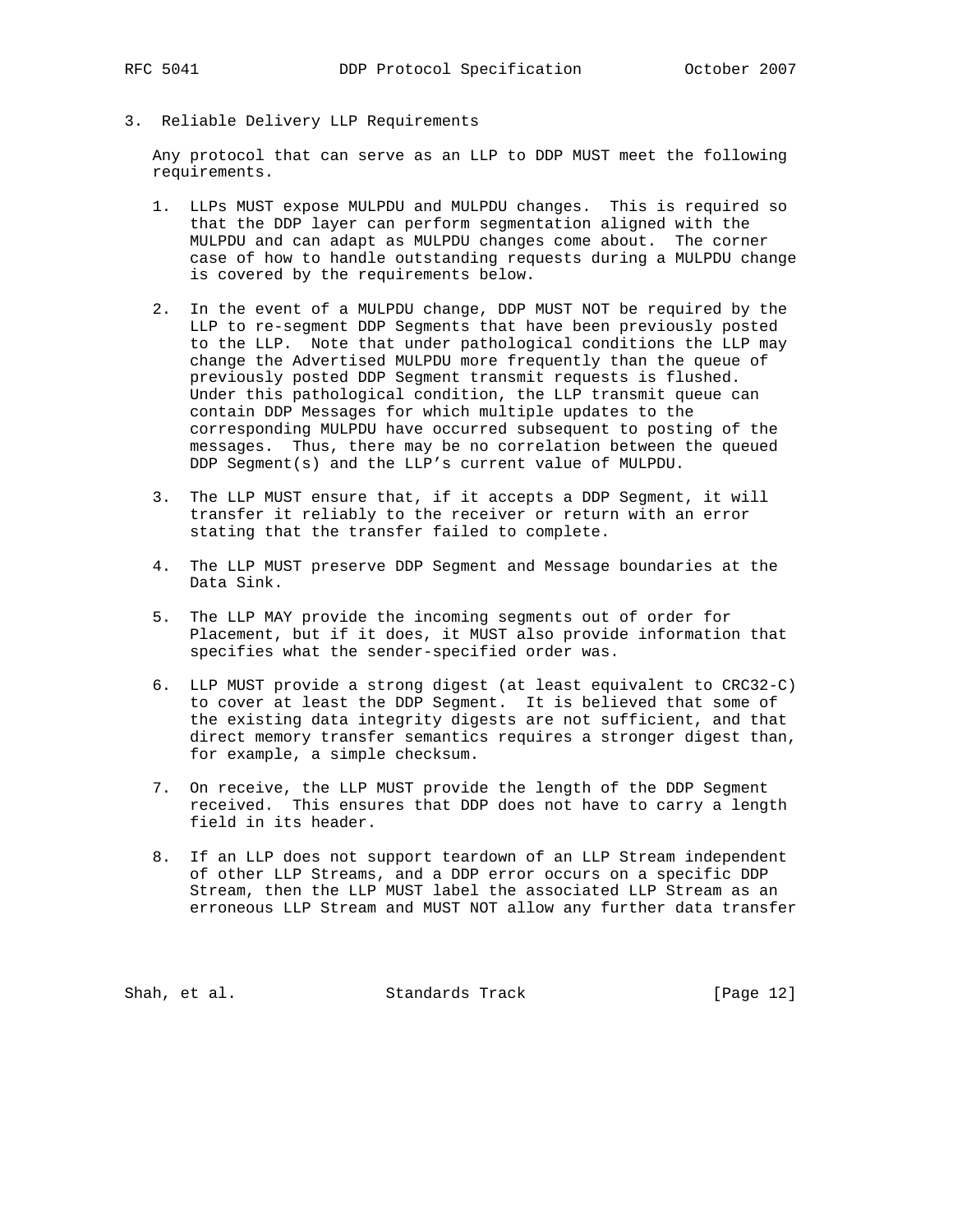on that LLP Stream after DDP requests the associated DDP Stream to be torn down.

 9. For a specific LLP Stream, the LLP MUST provide a mechanism to indicate that the LLP Stream has been gracefully torn down. For a specific LLP Connection, the LLP MUST provide a mechanism to indicate that the LLP Connection has been gracefully torn down.

 Note that, if the LLP does not allow an LLP Stream to be torn down independently of the LLP Connection, the above requirements allow the LLP to notify DDP of both events at the same time.

- 10. For a specific LLP Connection, when all LLP Streams are either gracefully torn down or are labeled as erroneous LLP Streams, the LLP Connection MUST be torn down.
- 11. The LLP MUST NOT pass a duplicate DDP Segment to the DDP layer after it has passed all the previous DDP Segments to the DDP layer and the associated ordering information for the previous DDP Segments and the current DDP Segment.
- 4. Header Format

 DDP has two different header formats: one for Data Placement into Tagged Buffers, and the other for Data Placement into Untagged Buffers. See Section 5.1 for a description of the two models.

4.1. DDP Control Field

 The first 8 bits of the DDP Header carry a DDP Control Field that is common between the two formats. It is shown below in Figure 3, offset by 16 bits to accommodate the MPA header defined in [MPA]. The MPA header is only present if DDP is layered on top of MPA.

 $0$  and  $1$  and  $2$  3 0 1 2 3 4 5 6 7 8 9 0 1 2 3 4 5 6 7 8 9 0 1 2 3 4 5 6 7 8 9 0 1 +-+-+-+-+-+-+-+-+ |T|L| Rsvd |DV | +-+-+-+-+-+-+-+-+

Figure 3: DDP Control Field

T - Tagged flag: 1 bit.

 Specifies the Tagged or Untagged Buffer Model. If set to one, the ULP Payload carried in this DDP Segment MUST be Placed into a Tagged Buffer.

Shah, et al. Standards Track [Page 13]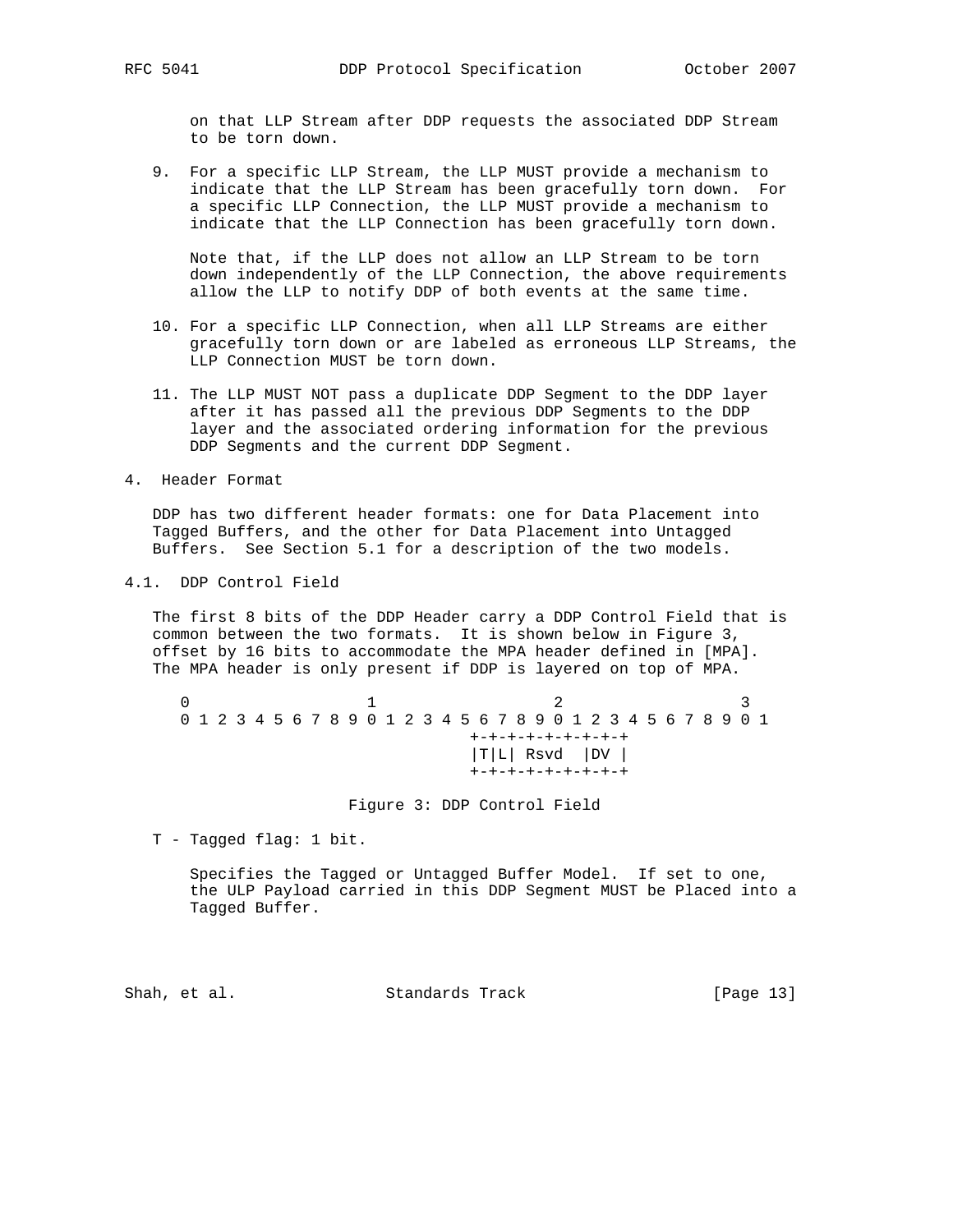If set to zero, the ULP Payload carried in this DDP Segment MUST be Placed into an Untagged Buffer.

L - Last flag: 1 bit.

 Specifies whether the DDP Segment is the last segment of a DDP Message. It MUST be set to one on the last DDP Segment of every DDP Message. It MUST NOT be set to one on any other DDP Segment.

 The DDP Segment with the L bit set to 1 MUST be posted to the LLP after all other DDP Segments of the associated DDP Message have been posted to the LLP. For an Untagged DDP Message, the DDP Segment with the L bit set to 1 MUST carry the highest MO.

 If the Last flag is set to one, the DDP Message payload MUST be Delivered to the ULP after:

- o Placement of all DDP Segments of this DDP Message and all prior DDP Messages, and
- o Delivery of each prior DDP Message.

 If the Last flag is set to zero, the DDP Segment is an intermediate DDP Segment.

Rsvd - Reserved: 4 bits.

 Reserved for future use by the DDP protocol. This field MUST be set to zero on transmit, and not checked on receive.

DV - Direct Data Placement Protocol Version: 2 bits.

 The version of the DDP Protocol in use. This field MUST be set to one to indicate the version of the specification described in this document. The value of DV MUST be the same for all the DDP Segments transmitted or received on a DDP Stream.

 Figure 4 shows the DDP Header format that MUST be used in all DDP Segments that target Tagged Buffers. It includes the DDP Control Field previously defined in Section 4.1. (Note: In Figure 4, the DDP Header is offset by 16 bits to accommodate the MPA header defined in [MPA]. The MPA header is only present if DDP is layered on top of MPA.)

Shah, et al. Standards Track [Page 14]

<sup>4.2.</sup> DDP Tagged Buffer Model Header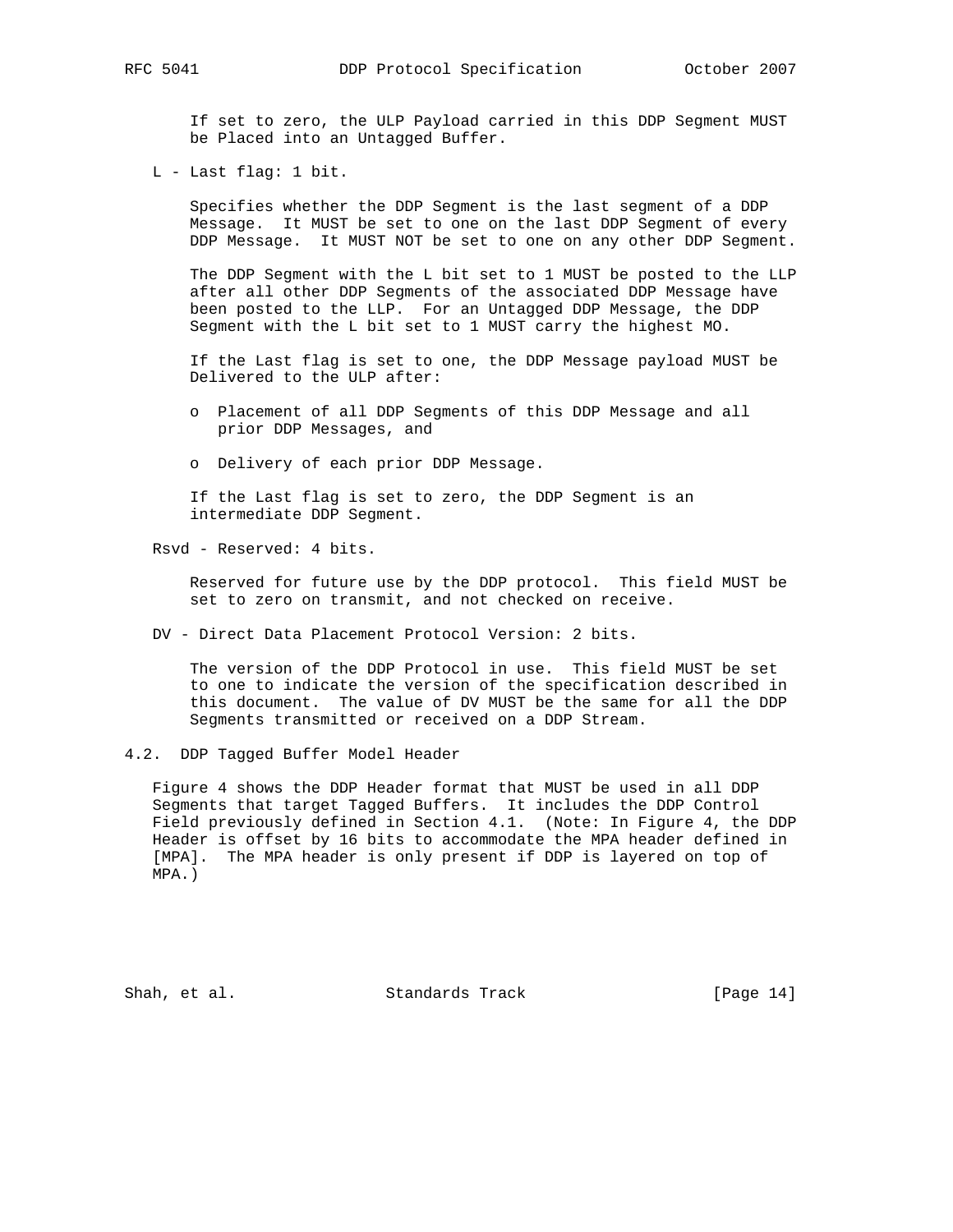|                 |  |  |  |  |  |  |  |                                     |  |  |  |  |  |  | 0 1 2 3 4 5 6 7 8 9 0 1 2 3 4 5 6 7 8 9 0 1 2 3 4 5 6 7 8 9 0 1 |  |
|-----------------|--|--|--|--|--|--|--|-------------------------------------|--|--|--|--|--|--|-----------------------------------------------------------------|--|
|                 |  |  |  |  |  |  |  | +-+-+-+-+-+-+-+-+-+-+-+-+-+-+       |  |  |  |  |  |  |                                                                 |  |
|                 |  |  |  |  |  |  |  | $ T L $ Rsvd $ DV $ RsvdULP         |  |  |  |  |  |  |                                                                 |  |
| +-+-+-+-+-+-+-+ |  |  |  |  |  |  |  | --+-+-+-+-+-+-+-+-+-+-+-+-+-+-+-+-+ |  |  |  |  |  |  |                                                                 |  |
|                 |  |  |  |  |  |  |  | STaq                                |  |  |  |  |  |  |                                                                 |  |
|                 |  |  |  |  |  |  |  |                                     |  |  |  |  |  |  |                                                                 |  |
|                 |  |  |  |  |  |  |  |                                     |  |  |  |  |  |  |                                                                 |  |
|                 |  |  |  |  |  |  |  | TΟ                                  |  |  |  |  |  |  |                                                                 |  |
|                 |  |  |  |  |  |  |  |                                     |  |  |  |  |  |  |                                                                 |  |
|                 |  |  |  |  |  |  |  |                                     |  |  |  |  |  |  |                                                                 |  |

Figure 4: Tagged Buffer DDP Header

T is set to one.

RsvdULP - Reserved for use by the ULP: 8 bits.

 The RsvdULP field is opaque to the DDP protocol and can be structured in any way by the ULP. At the Data Source, DDP MUST set RsvdULP Field to the value specified by the ULP. It is transferred unmodified from the Data Source to the Data Sink. At the Data Sink, DDP MUST provide the RsvdULP field to the ULP when the DDP Message is delivered. Each DDP Segment within a specific DDP Message MUST contain the same value for this field. The Data Source MUST ensure that each DDP Segment within a specific DDP Message contains the same value for this field.

STag - Steering Tag: 32 bits.

 The Steering Tag identifies the Data Sink's Tagged Buffer. The STag MUST be valid for this DDP Stream. The STag is associated with the DDP Stream through a mechanism that is outside the scope of the DDP Protocol specification. At the Data Source, DDP MUST set the STag field to the value specified by the ULP. At the Data Sink, the DDP MUST provide the STag field when the ULP Message is delivered. Each DDP Segment within a specific DDP Message MUST contain the same value for this field and MUST be the value supplied by the ULP. The Data Source MUST ensure that each DDP Segment within a specific DDP Message contains the same value for this field.

TO - Tagged Offset: 64 bits.

 The Tagged Offset specifies the offset, in octets, within the Data Sink's Tagged Buffer, where the Placement of ULP Payload contained in the DDP Segment starts. A DDP Message MAY start at an arbitrary TO within a Tagged Buffer.

Shah, et al. Standards Track [Page 15]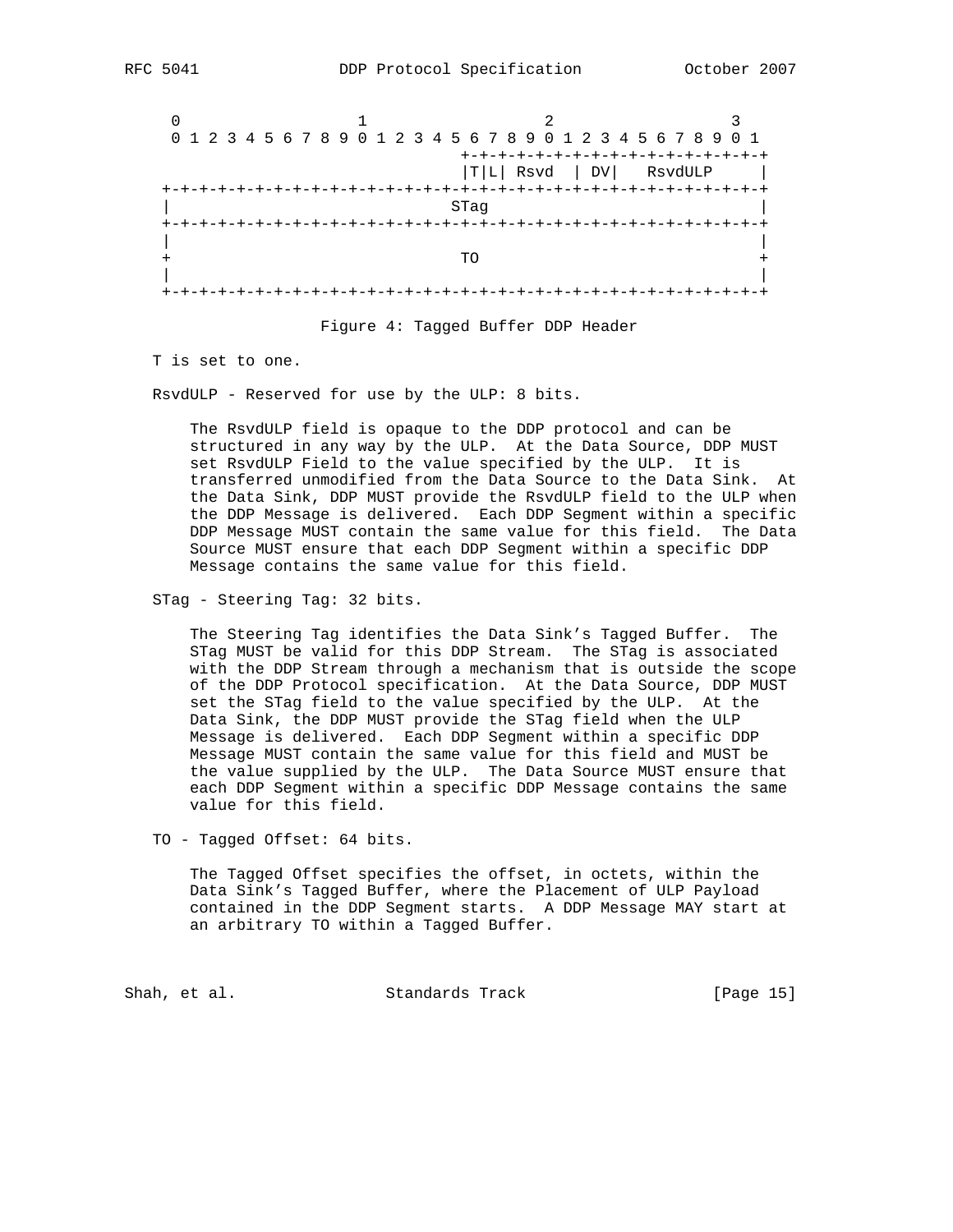## 4.3. DDP Untagged Buffer Model Header

 Figure 5 shows the DDP Header format that MUST be used in all DDP Segments that target Untagged Buffers. It includes the DDP Control Field previously defined in Section 4.1. (Note: In Figure 5, the DDP Header is offset by 16 bits to accommodate the MPA header defined in [MPA]. The MPA header is only present if DDP is layered on top of MPA.)

| 0 1 2 3 4 5 6 7 8 9 0 1 2 3 4 5 6 7 8 9 0 1 2 3 4 5 6 7 8 9 0 1 |               |                                                                    |                |
|-----------------------------------------------------------------|---------------|--------------------------------------------------------------------|----------------|
|                                                                 |               | +-+-+-+-+-+-+-+-+-+-+-+-+-+-+-<br>$ T L $ Rsvd $ DV $ RsvdULP[0:7] |                |
| +-+-+-+-+-+-+-+-+                                               | RsvdULP[8:39] |                                                                    | -+-+-+-+-+-+-+ |
|                                                                 | ON            |                                                                    |                |
|                                                                 | MSN           |                                                                    |                |
|                                                                 | MΟ            |                                                                    |                |
|                                                                 |               |                                                                    |                |

Figure 5: Untagged Buffer DDP Header

T is set to zero.

RsvdULP - Reserved for use by the ULP: 40 bits.

 The RsvdULP field is opaque to the DDP protocol and can be structured in any way by the ULP. At the Data Source, DDP MUST set RsvdULP Field to the value specified by the ULP. It is transferred unmodified from the Data Source to the Data Sink. At the Data Sink, DDP MUST provide RsvdULP field to the ULP when the ULP Message is Delivered. Each DDP Segment within a specific DDP Message MUST contain the same value for the RsvdULP field. At the Data Sink, the DDP implementation is NOT REQUIRED to verify that the same value is present in the RsvdULP field of each DDP Segment within a specific DDP Message and MAY provide the value from any one of the received DDP Segment to the ULP when the ULP Message is Delivered.

Shah, et al. Standards Track [Page 16]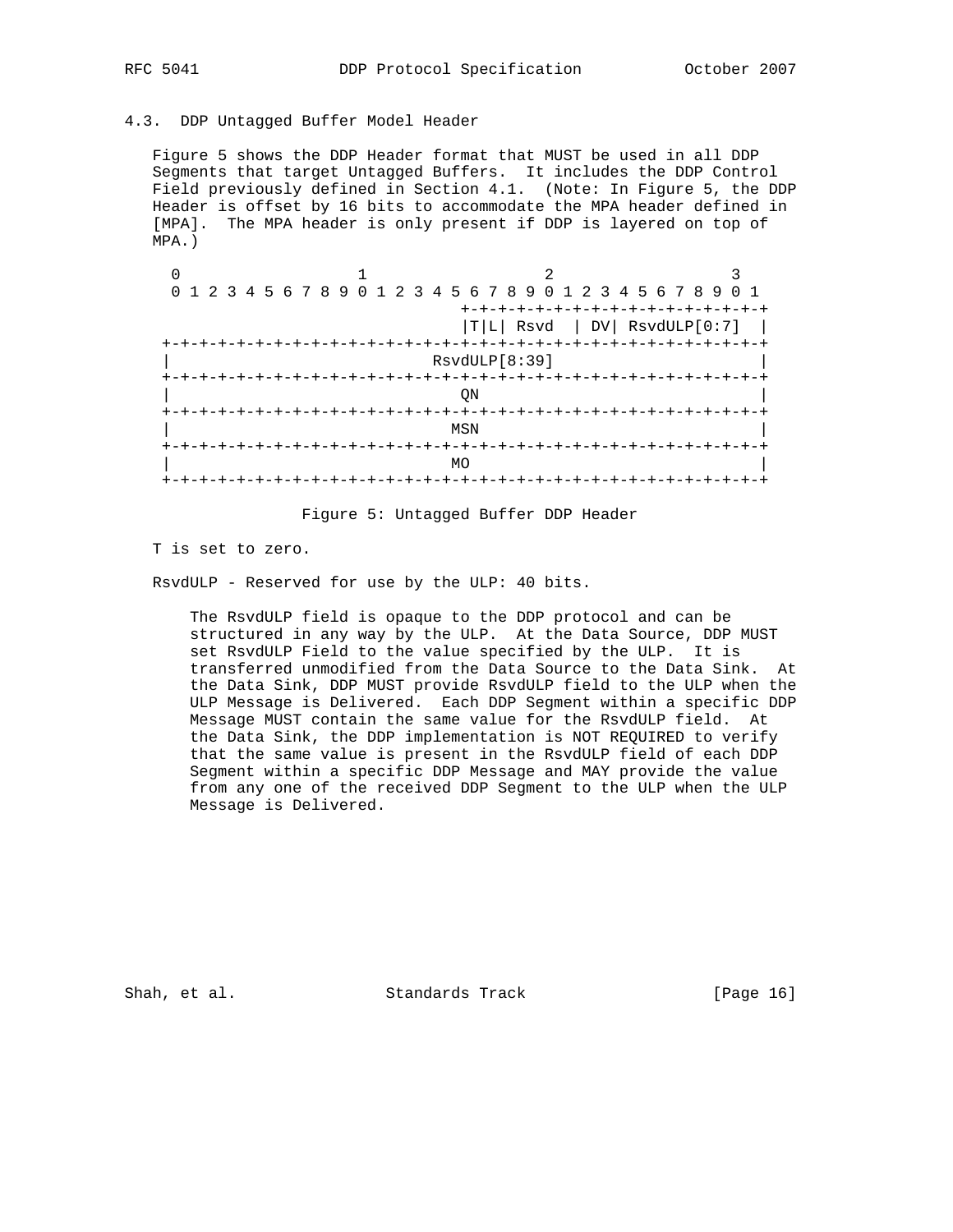QN - Queue Number: 32 bits.

 The Queue Number identifies the Data Sink's Untagged Buffer queue referenced by this header. Each DDP segment within a specific DDP message MUST contain the same value for this field and MUST be the value supplied by the ULP at the Data Source. The Data Source MUST ensure that each DDP Segment within a specific DDP Message contains the same value for this field.

MSN - Message Sequence Number: 32 bits.

 The Message Sequence Number specifies a sequence number that MUST be increased by one (modulo 2^32) with each DDP Message targeting the specific Queue Number on the DDP Stream associated with this DDP Segment. The initial value for MSN MUST be one. The MSN value MUST wrap to 0 after a value of 0xFFFFFFFF. Each DDP segment within a specific DDP message MUST contain the same value for this field. The Data Source MUST ensure that each DDP Segment within a specific DDP Message contains the same value for this field.

MO - Message Offset: 32 bits.

 The Message Offset specifies the offset, in octets, from the start of the DDP Message represented by the MSN and Queue Number on the DDP Stream associated with this DDP Segment. The MO referencing the first octet of the DDP Message MUST be set to zero by the DDP layer.

4.4. DDP Segment Format

 Each DDP Segment MUST contain a DDP Header. Each DDP Segment may also contain ULP Payload. Following is the DDP Segment format:

 +-+-+-+-+-+-+-+-+-+-+-+-+-+-+-+-+-+-+-+-+-+-+-+-+ | DDP | | | Header| ULP Payload (if any) | | | +-+-+-+-+-+-+-+-+-+-+-+-+-+-+-+-+-+-+-+-+-+-+-+-+

Figure 6: DDP Segment Format

Shah, et al. Standards Track [Page 17]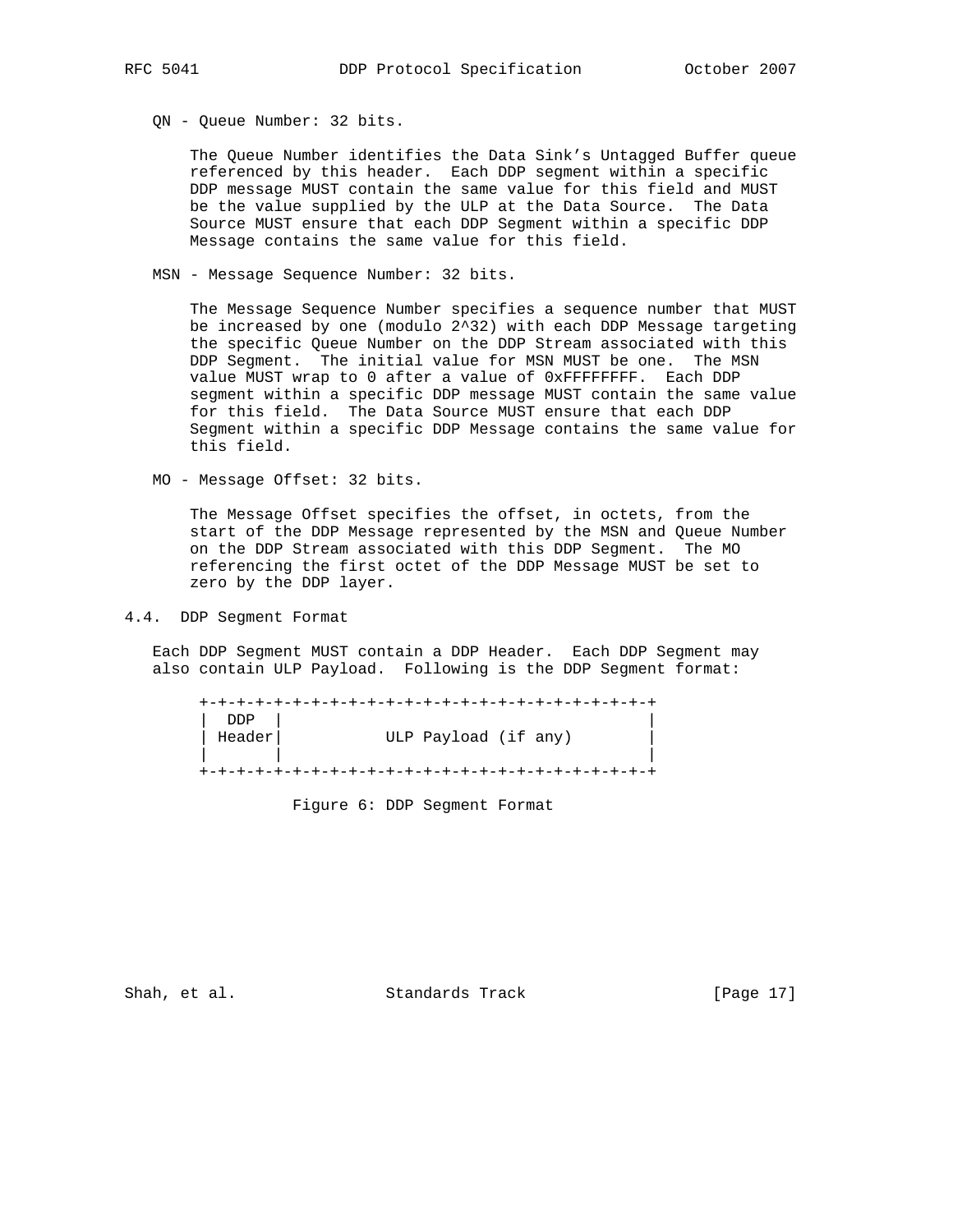5. Data Transfer

 DDP supports multi-segment DDP Messages. Each DDP Message is composed of one or more DDP Segments. Each DDP Segment contains a DDP Header. The DDP Header contains the information required by the receiver to Place any ULP Payload included in the DDP Segment.

#### 5.1. DDP Tagged or Untagged Buffer Models

 DDP uses two basic buffer models for the Placement of the ULP Payload: Tagged Buffer Model and Untagged Buffer Model.

5.1.1. Tagged Buffer Model

 The Tagged Buffer Model is used by the Data Source to transfer a DDP Message into a Tagged Buffer at the Data Sink that has been previously Advertised to the Data Source. An STag identifies a Tagged Buffer. For the Placement of a DDP Message using the Tagged Buffer Model, the STag is used to identify the buffer, and the TO is used to identify the offset within the Tagged Buffer into which the ULP Payload is transferred. The protocol used to Advertise the Tagged Buffer is outside the scope of this specification (i.e., ULP specific). A DDP Message can start at an arbitrary TO within a Tagged Buffer.

 Additionally, a Tagged Buffer can potentially be written multiple times. This might be done for error recovery or because a buffer is being re-used after some ULP specific synchronization mechanism.

## 5.1.2. Untagged Buffer Model

 The Untagged Buffer Model is used by the Data Source to transfer a DDP Message to the Data Sink into a queued buffer.

 The DDP Queue Number is used by the ULP to separate ULP messages into different queues of receive buffers. For example, if two queues were supported, the ULP could use one queue to post buffers handed to it by the application above the ULP, and it could use the other queue for buffers that are only consumed by ULP-specific control messages. This enables the separation of ULP control messages from opaque ULP Payload when using Untagged Buffers.

 The DDP Message Sequence Number can be used by the Data Sink to identify the specific Untagged Buffer. The protocol used to communicate how many buffers have been queued is outside the scope of this specification. Similarly, the exact implementation of the buffer queue is outside the scope of this specification.

Shah, et al. Standards Track [Page 18]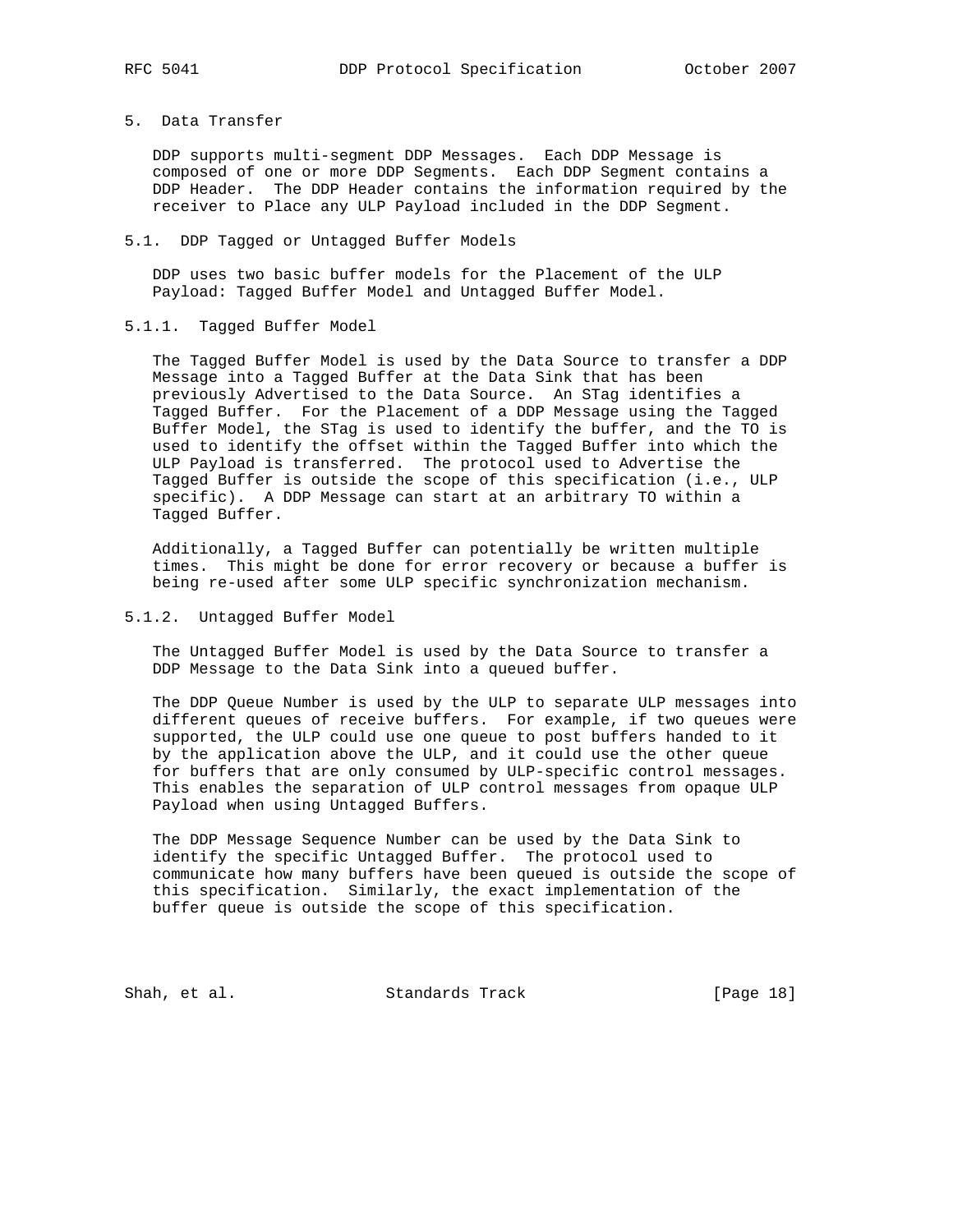## 5.2. Segmentation and Reassembly of a DDP Message

 At the Data Source, the DDP layer MUST segment the data contained in a ULP message into a series of DDP Segments, where each DDP Segment contains a DDP Header and ULP Payload, and MUST be no larger than the MULPDU value Advertised by the LLP. The ULP Message Length MUST be less than 2^32. At the Data Source, the DDP layer MUST send all the data contained in the ULP message. At the Data Sink, the DDP layer MUST Place the ULP Payload contained in all valid incoming DDP Segments associated with a DDP Message into the ULP Buffer.

 DDP Message segmentation at the Data Source is accomplished by identifying a DDP Message (which corresponds one-to-one with a ULP Message) uniquely and then, for each associated DDP Segment of a DDP Message, by specifying an octet offset for the portion of the ULP Message contained in the DDP Segment.

 For an Untagged DDP Message, the combination of the QN and MSN uniquely identifies a DDP Message. The octet offset for each DDP Segment of a Untagged DDP Message is the MO field. For each DDP Segment of a Untagged DDP Message, the MO MUST be set to the octet offset from the first octet in the associated ULP Message (which is defined to be zero) to the first octet in the ULP Payload contained in the DDP Segment.

 For example, if the ULP Untagged Message was 2048 octets, and the MULPDU was 1500 octets, the Data Source would generate two DDP Segments, one with MO = 0, containing 1482 octets of ULP Payload, and a second with MO = 1482, containing 566 octets of ULP Payload. In this example, the amount of ULP Payload for the first DDP Segment was calculated as:

1482 = 1500 (MULPDU) - 18 (for the DDP Header)

 For a Tagged DDP Message, the STag and TO, combined with the in-order delivery characteristics of the LLP, are used to segment and reassemble the ULP Message. Because the initial octet offset (the TO field) can be non-zero, recovery of the original ULP Message boundary cannot be done in the general case without an additional ULP Message.

 Implementers' note: One implementation, valid for some ULPs such as RDMAP, is to not directly support recovery of the ULP Message boundary for a Tagged DDP Message. For example, the ULP may wish to have the Local Peer use small buffers at the Data Source even when the ULP at the Data Sink has Advertised a single large Tagged Buffer for this data transfer. In this case, the ULP may choose to use the same STag for multiple consecutive ULP Messages. Thus, a non-zero initial TO and re-use of the STag

Shah, et al. Standards Track [Page 19]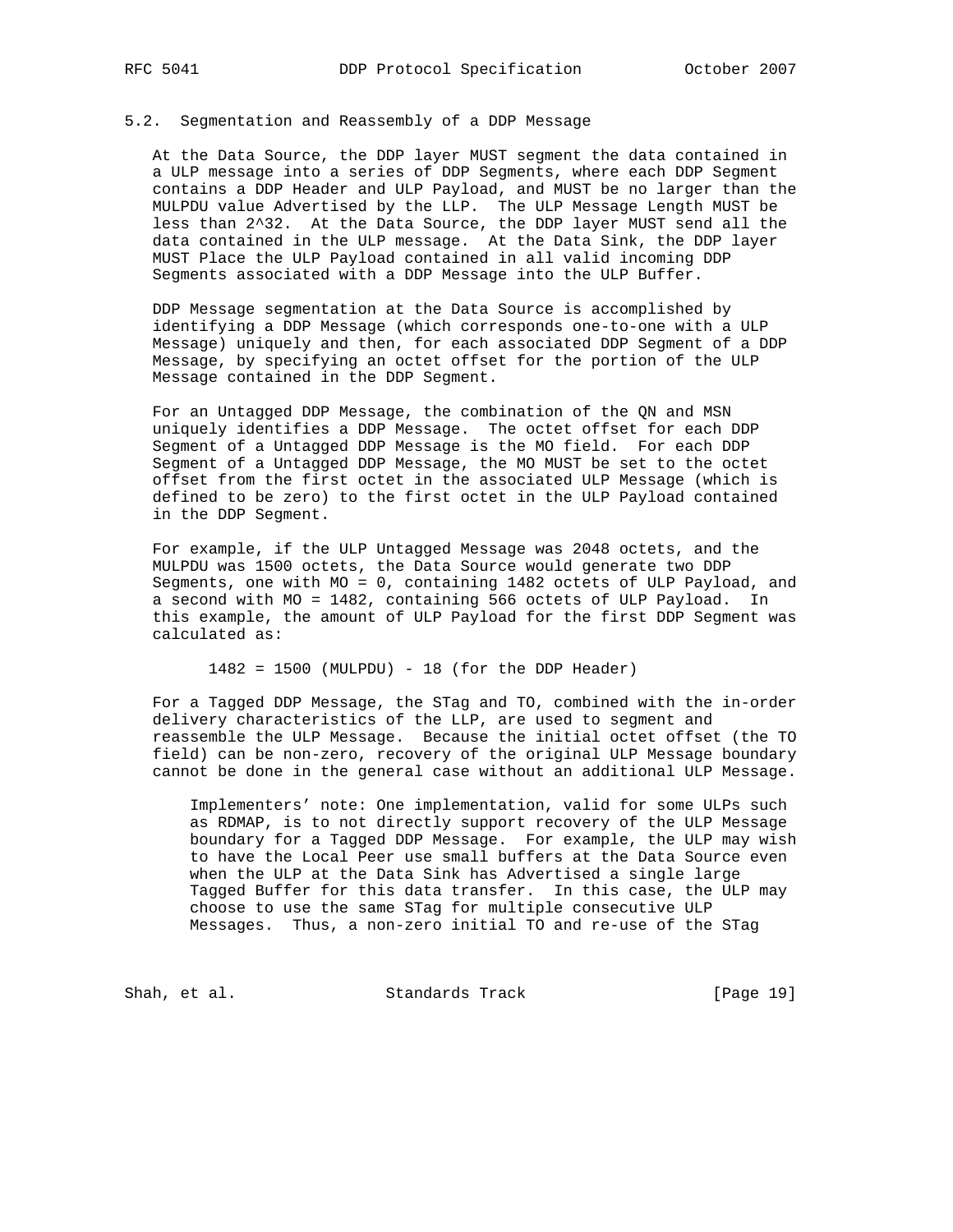effectively enable the ULP to implement segmentation and reassembly due to ULP-specific constraints. See [RDMAP] for details of how this is done.

 A different implementation of a ULP could use an Untagged DDP Message (sent after the Tagged DDP Message) that details the initial TO for the STag that was used in the Tagged DDP Message. And finally, another implementation of a ULP could choose to always use an initial TO of zero such that no additional message is required to convey the initial TO used in a Tagged DDP Message.

 Regardless of whether the ULP chooses to recover the original ULP Message boundary at the Data Sink for a Tagged DDP Message, DDP supports segmentation and reassembly of the Tagged DDP Message. The STag is used to identify the ULP Buffer at the Data Sink, and the TO is used to identify the octet-offset within the ULP Buffer referenced by the STag. The ULP at the Data Source MUST specify the STag and the initial TO when the ULP Message is handed to DDP.

 For each DDP Segment of a Tagged DDP Message, the TO MUST be set to the octet offset from the first octet in the associated ULP Message to the first octet in the ULP Payload contained in the DDP Segment, plus the TO assigned to the first octet in the associated ULP Message.

 For example, if the ULP Tagged Message was 2048 octets with an initial TO of 16384, and the MULPDU was 1500 octets, the Data Source would generate two DDP Segments: one with TO = 16384, containing the first 1486 octets of ULP payload, and a second with TO = 17870, containing 562 octets of ULP payload. In this example, the amount of ULP payload for the first DDP Segment was calculated as:

1486 = 1500 (MULPDU) - 14 (for the DDP Header)

 A zero-length DDP Message is allowed and MUST consume exactly one DDP Segment. Only the DDP Control and RsvdULP Fields MUST be valid for a zero-length Tagged DDP Segment. The STag and TO fields MUST NOT be checked for a zero-length Tagged DDP Message.

 For either Untagged or Tagged DDP Messages, the Data Sink is not required to verify that the entire ULP Message has been received.

Shah, et al. Standards Track [Page 20]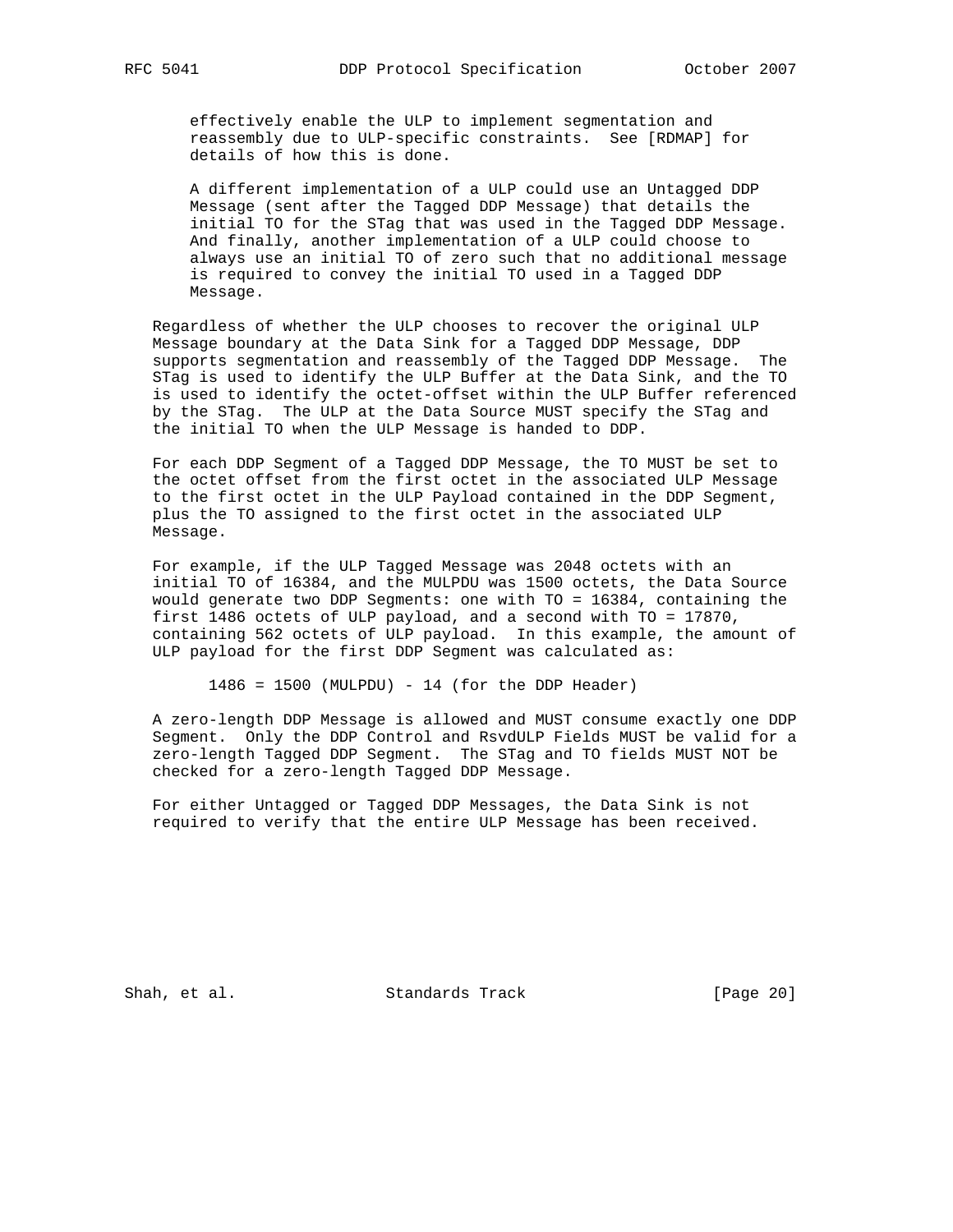5.3. Ordering Among DDP Messages

 Messages passed through the DDP MUST conform to the ordering rules defined in this section.

At the Data Source, DDP:

- \* MUST transmit DDP Messages in the order they were submitted to the DDP layer,
- \* SHOULD transmit DDP Segments within a DDP Message in increasing MO order for Untagged DDP Messages, and in increasing TO order for Tagged DDP Messages.

 At the Data Sink, DDP (Note: The following rules are motivated by LLP implementations that separate Placement and Delivery.):

- \* MAY perform Placement of DDP Segments out of order,
- \* MAY perform Placement of a DDP Segment more than once,
- \* MUST Deliver a DDP Message to the ULP at most once,
- \* MUST Deliver DDP Messages to the ULP in the order they were sent by the Data Source.
- 5.4. DDP Message Completion and Delivery

 At the Data Source, DDP Message transfer is considered completed when the reliable, in-order transport LLP has indicated that the transfer will occur reliably. Note that this in no way restricts the LLP from buffering the data at either the Data Source or Data Sink. Thus, at the Data Source, completion of a DDP Message does not necessarily mean that the Data Sink has received the message.

 At the Data Sink, DDP MUST Deliver a DDP Message if and only if all of the following are true:

- \* the last DDP Segment of the DDP Message had its Last flag set,
- \* all of the DDP Segments of the DDP Message have been Placed,
- \* all preceding DDP Messages have been Placed, and
- \* each preceding DDP Message has been Delivered to the ULP.

Shah, et al. Standards Track [Page 21]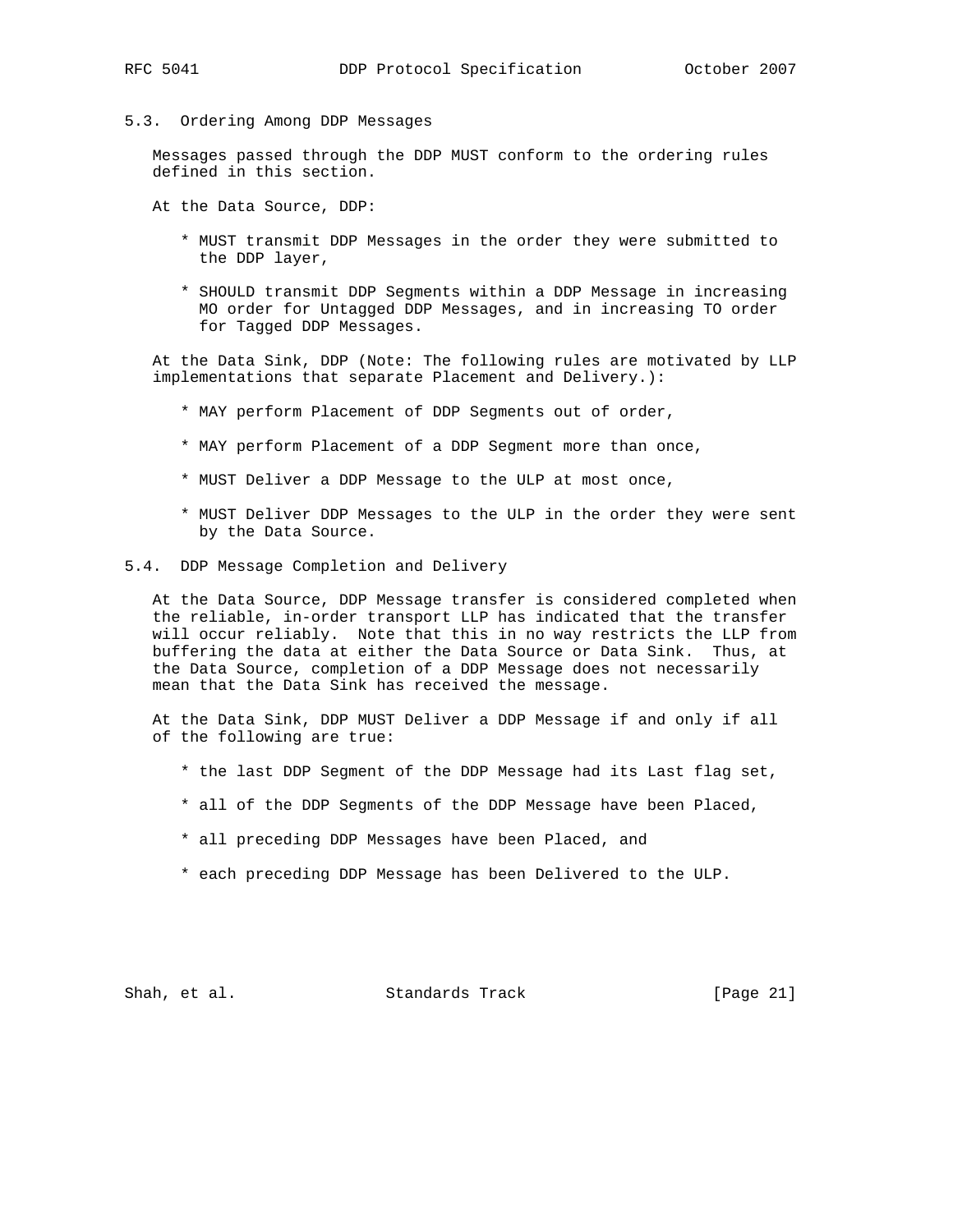At the Data Sink, DDP MUST provide the ULP Message Length to the ULP when an Untagged DDP Message is Delivered. The ULP Message Length may be calculated by adding the MO and the ULP Payload length in the last DDP Seqment (with the Last flag set) of an Untagged DDP Message.

 At the Data Sink, DDP MUST provide the RsvdULP Field of the DDP Message to the ULP when the DDP Message is delivered.

6. DDP Stream Setup and Teardown

 This section describes LLP independent issues related to DDP Stream setup and teardown.

6.1. DDP Stream Setup

 It is expected that the ULP will use a mechanism outside the scope of this specification to establish an LLP Connection, and that the LLP Connection will support one or more LLP Streams (e.g., MPA/TCP or SCTP). After the LLP sets up the LLP Stream, it will enable a DDP Stream on a specific LLP Stream at an appropriate point.

 The ULP is required to enable both endpoints of an LLP Stream for DDP data transfer at the same time, in both directions; this is necessary so that the Data Sink can properly recognize the DDP Segments.

## 6.2. DDP Stream Teardown

 DDP MUST NOT independently initiate Stream Teardown. DDP either responds to a stream being torn down by the LLP or processes a request from the ULP to tear down a stream. DDP Stream teardown disables DDP capabilities on both endpoints. For connection-oriented LLPs, DDP Stream teardown MAY result in underlying LLP Connection teardown.

## 6.2.1. DDP Graceful Teardown

 It is up to the ULP to ensure that DDP teardown happens on both endpoints of the DDP Stream at the same time; this is necessary so that the Data Sink stops trying to interpret the DDP Segments.

 If the Local Peer ULP indicates graceful teardown, the DDP layer on the Local Peer SHOULD ensure that all ULP data would be transferred before the underlying LLP Stream and Connection are torn down, and any further data transfer requests by the Local Peer ULP MUST return an error.

Shah, et al. Standards Track [Page 22]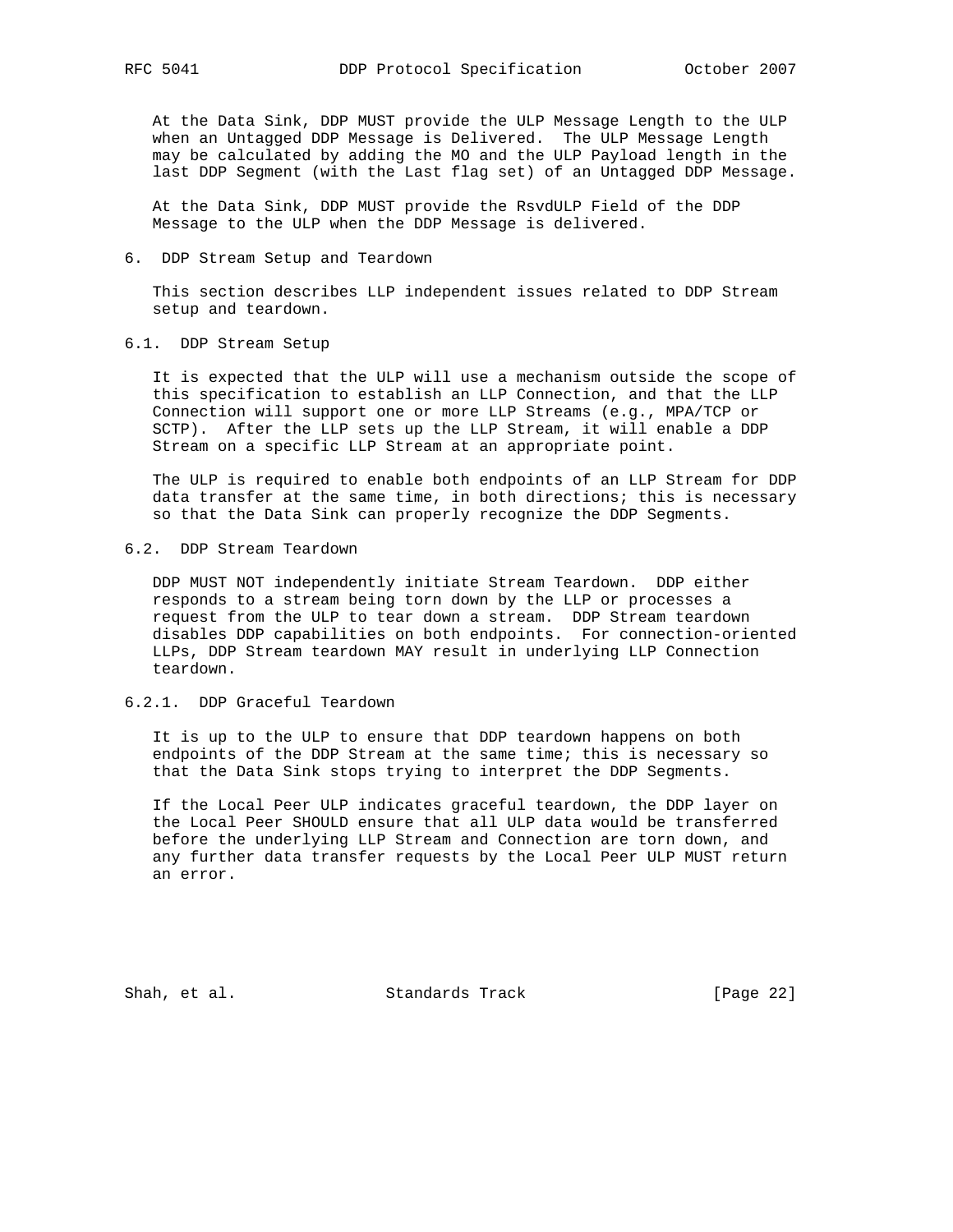If the DDP layer on the Local Peer receives a graceful teardown request from the LLP, any further data received after the request is considered an error and MUST cause the DDP Stream to be abortively torn down.

 If the Local Peer LLP supports a half-closed LLP Stream, on the receipt of an LLP graceful teardown request of the DDP Stream, DDP SHOULD indicate the half-closed state to the ULP, and continue to process outbound data transfer requests normally. Following this event, when the Local Peer ULP requests graceful teardown, DDP MUST indicate to the LLP that it SHOULD perform a graceful close of the other half of the LLP Stream.

 If the Local Peer LLP supports a half-closed LLP Stream, on the receipt of a ULP graceful half-closed teardown request of the DDP Stream, DDP SHOULD keep data reception enabled on the other half of the LLP Stream.

6.2.2. DDP Abortive Teardown

 As previously mentioned, DDP does not independently terminate a DDP Stream. Thus, any of the following fatal errors on a DDP Stream MUST cause DDP to indicate to the ULP that a fatal error has occurred:

- \* Underlying LLP Connection or LLP Stream is lost.
- \* Underlying LLP reports a fatal error.
- \* DDP Header has one or more invalid fields.

 If the LLP indicates to the ULP that a fatal error has occurred, the DDP layer SHOULD report the error to the ULP (see Section 7.2, DDP Error Numbers) and complete all outstanding ULP requests with an error. If the underlying LLP Stream is still intact, DDP SHOULD continue to allow the ULP to transfer additional DDP Messages on the outgoing half connection after the fatal error was indicated to the ULP. This enables the ULP to transfer an error syndrome to the Remote Peer. After indicating to the ULP a fatal error has occurred, the DDP Stream MUST NOT be terminated until the Local Peer ULP indicates to the DDP layer that the DDP Stream should be abortively torn down.

Shah, et al. Standards Track [Page 23]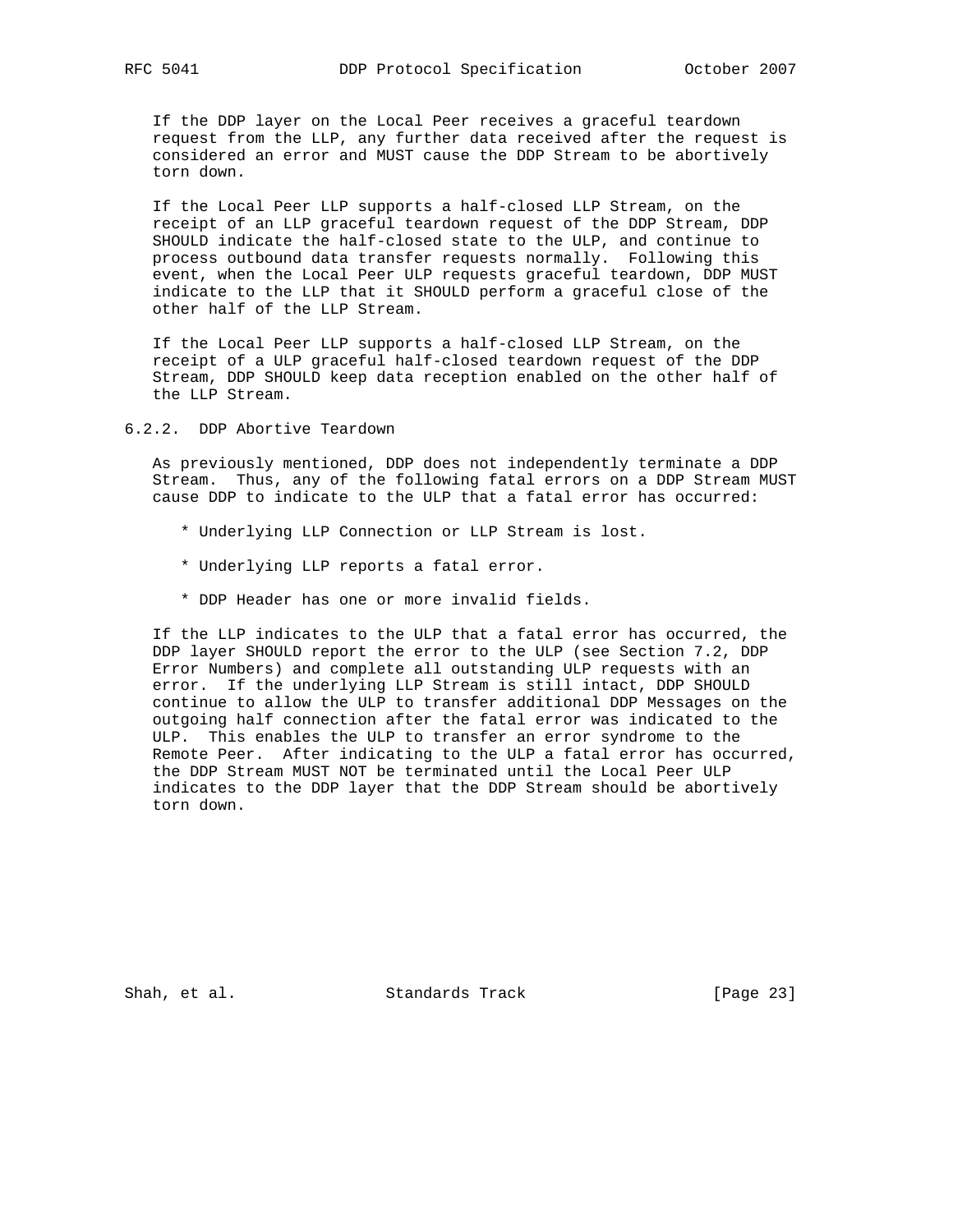7. Error Semantics

All LLP errors reported to DDP SHOULD be passed up to the ULP.

7.1. Errors Detected at the Data Sink

 For non-zero-length Untagged DDP Segments, the DDP Segment MUST be validated before Placement by verifying:

- 1. The QN is valid for this stream.
- 2. The QN and MSN have an associated buffer that allows Placement of the payload.

 Implementers' note: DDP implementations SHOULD consider lack of an associated buffer as a system fault. DDP implementations MAY try to recover from the system fault using LLP means in a ULP transparent way. DDP implementations SHOULD NOT permit system faults to occur repeatedly or frequently. If there is not an associated buffer, DDP implementations MAY choose to disable the stream for the reception and report an error to the ULP at the Data Sink.

- 3. The MO falls in the range of legal offsets associated with the Untagged Buffer.
- 4. The sum of the DDP Segment payload length and the MO falls in the range of legal offsets associated with the Untagged Buffer.
- 5. The Message Sequence Number falls in the range of legal Message Sequence Numbers, for the queue defined by the QN. The legal range is defined as being between the MSN value assigned to the first available buffer for a specific QN and the MSN value assigned to the last available buffer for a specific QN.

 Implementers' note: for a typical Queue Number, the lower limit of the Message Sequence Number is defined by whatever DDP Messages have already been completed. The upper limit is defined by however many message buffers are currently available for that queue. Both numbers change dynamically as new DDP Messages are received and completed, and new buffers are added. It is up to the ULP to ensure that sufficient buffers are available to handle the incoming DDP Segments.

 For non-zero-length Tagged DDP Segments, the segment MUST be validated before Placement by verifying:

1. The STag is valid for this stream.

Shah, et al. Standards Track [Page 24]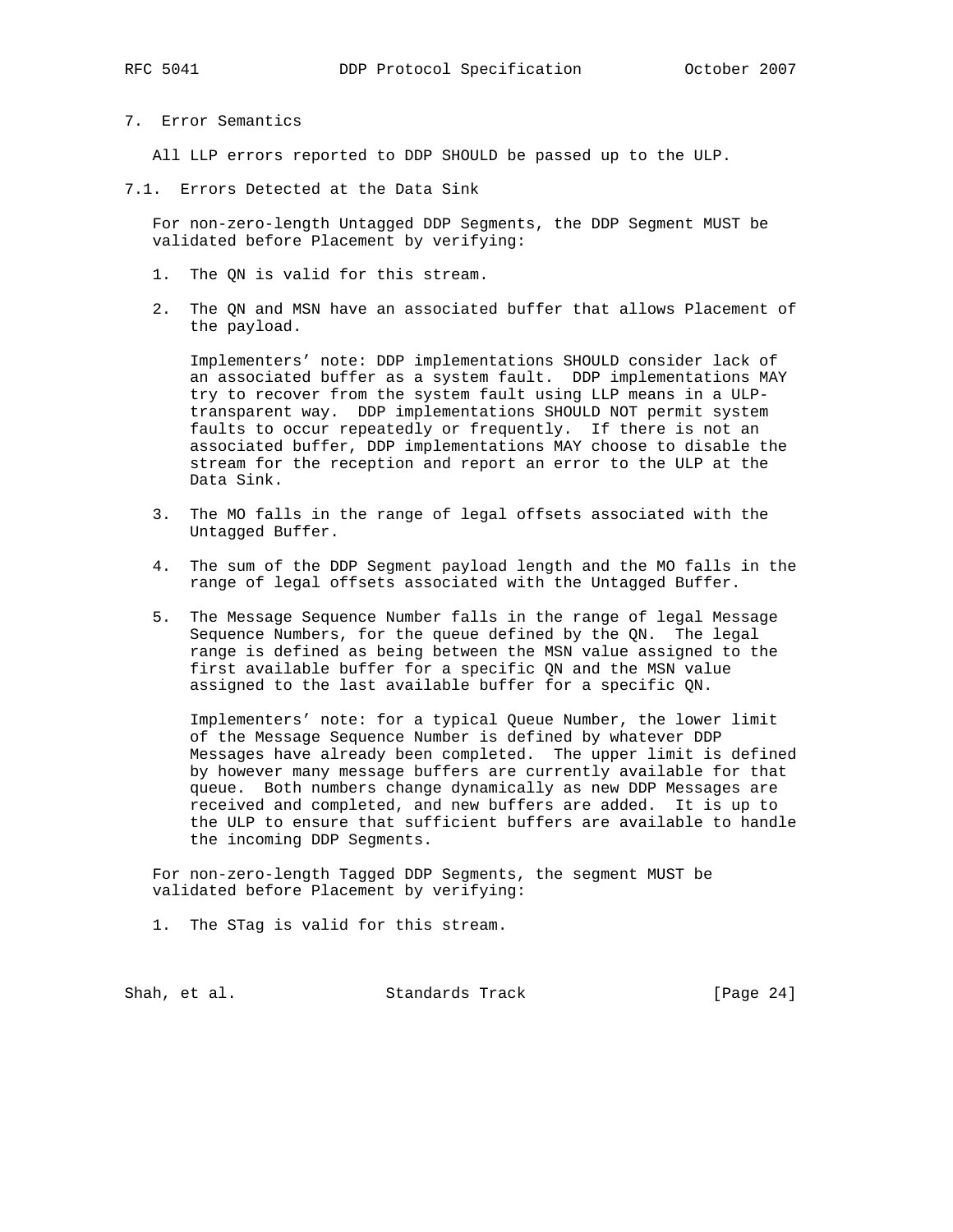- 2. The STag has an associated buffer that allows Placement of the payload.
- 3. The TO falls in the range of legal offsets registered for the STag.
- 4. The sum of the DDP Segment payload length and the TO falls in the range of legal offsets registered for the STag.
- 5. A 64-bit unsigned sum of the DDP Segment payload length and the TO does not wrap.

 If the DDP layer detects any of the receive errors listed in this section, it MUST cease placing the remainder of the DDP Segment and report the error(s) to the ULP. The DDP layer SHOULD include in the error report the DDP Header, the type of error, and the length of the DDP segment, if available. DDP MUST silently drop any subsequent incoming DDP Segments. Since each of these errors represents a failure of the sending ULP or protocol, DDP SHOULD enable the ULP to send one additional DDP Message before terminating the DDP Stream.

7.2. DDP Error Numbers

 The following error numbers MUST be used when reporting errors to the ULP. They correspond to the checks enumerated in section 7.1. Each error is subdivided into a 4-bit Error Type and an 8-bit Error Code.

| Error | Error<br>Type Code | Description                               |  |  |  |  |  |  |  |  |
|-------|--------------------|-------------------------------------------|--|--|--|--|--|--|--|--|
|       | $0x0$ $0x00$       | Local Catastrophic                        |  |  |  |  |  |  |  |  |
| 0x1   |                    | Tagged Buffer Error                       |  |  |  |  |  |  |  |  |
|       | 0x00               | Invalid STag                              |  |  |  |  |  |  |  |  |
|       | 0x01               | Base or bounds violation                  |  |  |  |  |  |  |  |  |
|       | $0 \times 02$      | STag not associated with DDP Stream       |  |  |  |  |  |  |  |  |
|       | 0x03               | TO wrap                                   |  |  |  |  |  |  |  |  |
|       | 0x04               | Invalid DDP version                       |  |  |  |  |  |  |  |  |
| 0x2   |                    | Untagged Buffer Error                     |  |  |  |  |  |  |  |  |
|       | $0 \times 01$      | Invalid ON                                |  |  |  |  |  |  |  |  |
|       | 0x02               | Invalid MSN - no buffer available         |  |  |  |  |  |  |  |  |
|       | 0x03               | Invalid MSN - MSN range is not valid      |  |  |  |  |  |  |  |  |
|       | $0 \times 04$      | Invalid MO                                |  |  |  |  |  |  |  |  |
|       | $0 \times 05$      | DDP Message too long for available buffer |  |  |  |  |  |  |  |  |
|       | 0x06               | Invalid DDP version                       |  |  |  |  |  |  |  |  |
| 0x3   | Rsvd               | Reserved for the use by the LLP           |  |  |  |  |  |  |  |  |
|       |                    |                                           |  |  |  |  |  |  |  |  |

Shah, et al. Standards Track [Page 25]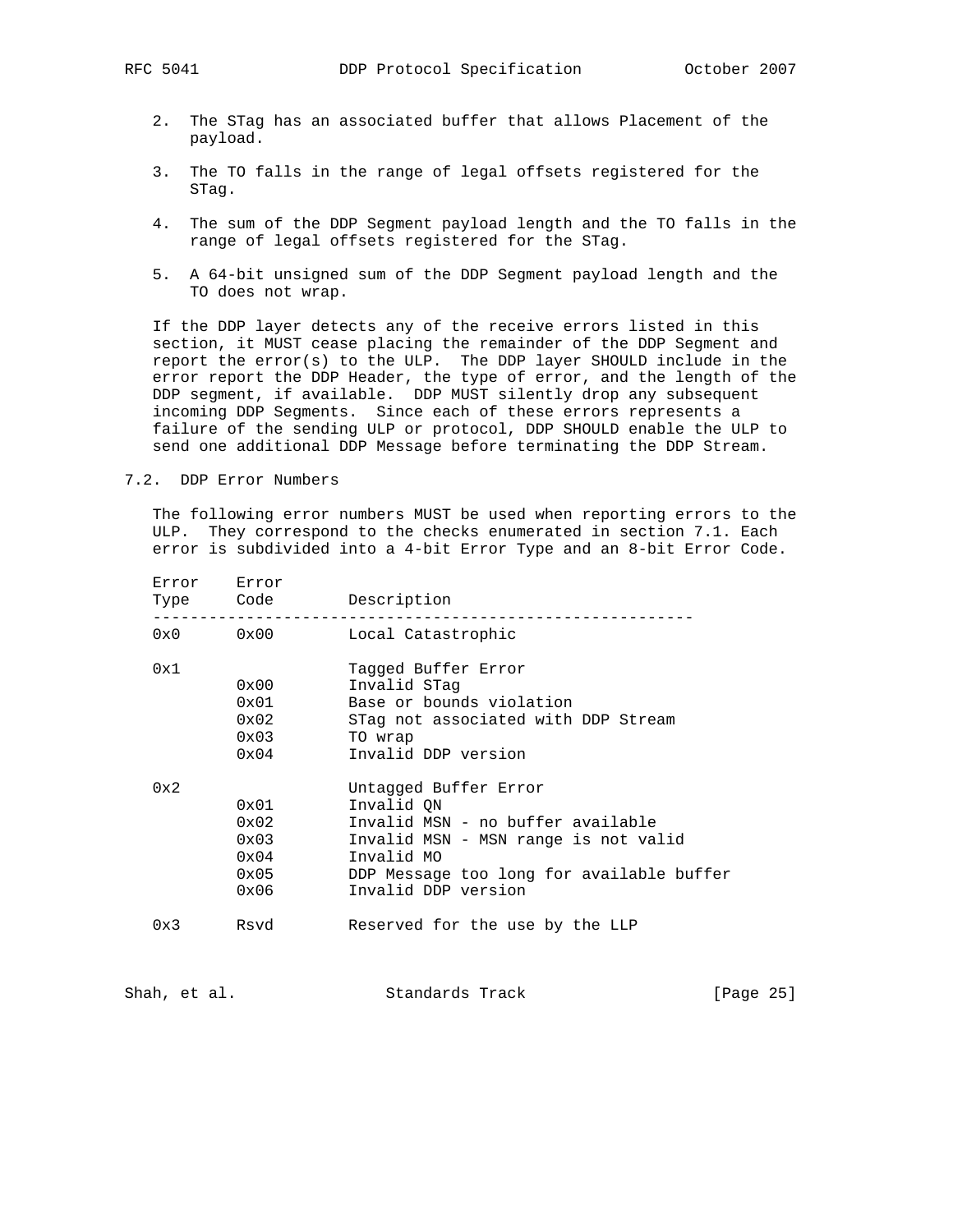#### 8. Security Considerations

 This section discusses both protocol-specific considerations and the implications of using DDP with existing security mechanisms. The security requirements for the DDP implementation are provided at the end of the section. A more detailed analysis of the security issues around the implementation and the use of the DDP can be found in [RDMASEC].

 The IPsec requirements for RDDP are based on the version of IPsec specified in RFC 2401 [IPSEC] and related RFCs, as profiled by RFC 3723 [RFC3723], despite the existence of a newer version of IPsec specified in RFC 4301 [RFC4301] and related RFCs [RFC4303], [RFC4306]. One of the important early applications of the RDDP protocols is their use with iSCSI [iSER]; RDDP's IPsec requirements follow those of IPsec in order to facilitate that usage by allowing a common profile of IPsec to be used with iSCSI and the RDDP protocols. In the future, RFC 3723 may be updated to the newer version of IPsec; the IPsec security requirements of any such update should apply uniformly to iSCSI and the RDDP protocols.

## 8.1. Protocol-Specific Security Considerations

 The vulnerabilities of DDP to active third-party interference are no greater than any other protocol running over transport protocols such as TCP and SCTP over IP. A third party, by injecting spoofed packets into the network that are Delivered to a DDP Data Sink, could launch a variety of attacks that exploit DDP-specific behavior. Since DDP directly or indirectly exposes memory addresses on the wire, the Placement information carried in each DDP Segment must be validated, including invalid STag and octet-level granularity base and bounds check, before any data is Placed. For example, a third-party adversary could inject random packets that appear to be valid DDP Segments and corrupt the memory on a DDP Data Sink. Since DDP is IP transport protocol independent, communication security mechanisms such as IPsec [IPSEC] may be used to prevent such attacks.

### 8.2. Association of an STag and a DDP Stream

 There are several mechanisms for associating an STag and a DDP Stream. Two required mechanisms for this association are a Protection Domain (PD) association and a DDP Stream association.

 Under the Protection Domain (PD) association, a unique Protection Domain Identifier (PD ID) is created and used locally to associate an STag with a set of DDP Streams. Under this mechanism, the use of the STag is only permitted on the DDP Streams that have the same PD ID as the STag. For an incoming DDP Segment of a Tagged DDP Message on a

Shah, et al. Standards Track [Page 26]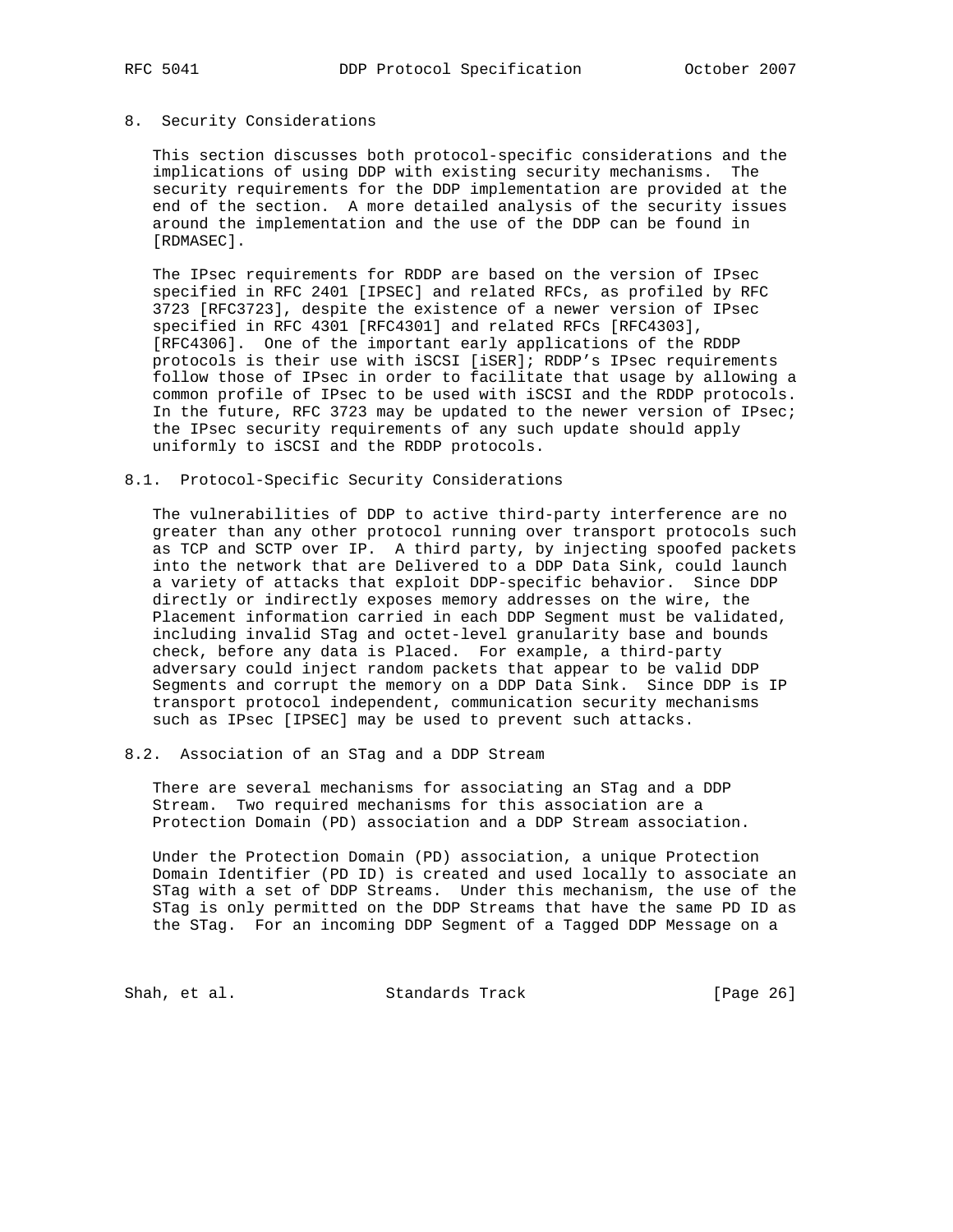DDP Stream, if the PD ID of the DDP Stream is not the same as the PD ID of the STag targeted by the Tagged DDP Message, then the DDP Segment is not Placed, and the DDP layer MUST surface a local error to the ULP. Note that the PD ID is locally defined and cannot be directly manipulated by the Remote Peer.

 Under the DDP Stream association, a DDP Stream is identified locally by a unique DDP Stream identifier (ID). An STag is associated with a DDP Stream by using a DDP Stream ID. In this case, for an incoming DDP Segment of a Tagged DDP Message on a DDP Stream, if the DDP Stream ID of the DDP Stream is not the same as the DDP Stream ID of the STag targeted by the Tagged DDP Message, then the DDP Segment is not Placed and the DDP layer MUST surface a local error to the ULP. Note that the DDP Stream ID is locally defined and cannot be directly manipulated by the Remote Peer.

 A ULP SHOULD associate an STag with at least one DDP Stream. DDP MUST support Protection Domain association and DDP Stream association mechanisms for associating an STag and a DDP Stream.

## 8.3. Security Requirements

 [RDMASEC] defines the security model and general assumptions for RDMAP/DDP. This subsection provides the security requirements for the DDP implementation. For more details on the type of attacks, type of attackers, trust models, and resource sharing for the DDP implementation, the reader is referred to [RDMASEC].

 DDP has several mechanisms that deal with a number of attacks. These attacks include, but are not limited to:

- 1. Connection to/from an unauthorized or unauthenticated endpoint.
- 2. Hijacking of a DDP Stream.
- 3. Attempts to read or write from unauthorized memory regions.
- 4. Injection of RDMA Messages within a stream on a multi-user operating system by another application.

 DDP relies on the LLP to establish the LLP Stream over which DDP Messages will be carried. DDP itself does nothing to authenticate the validity of the LLP Stream of either of the endpoints. It is the responsibility of the ULP to validate the LLP Stream. This is highly desirable due to the nature of DDP.

Shah, et al. Standards Track [Page 27]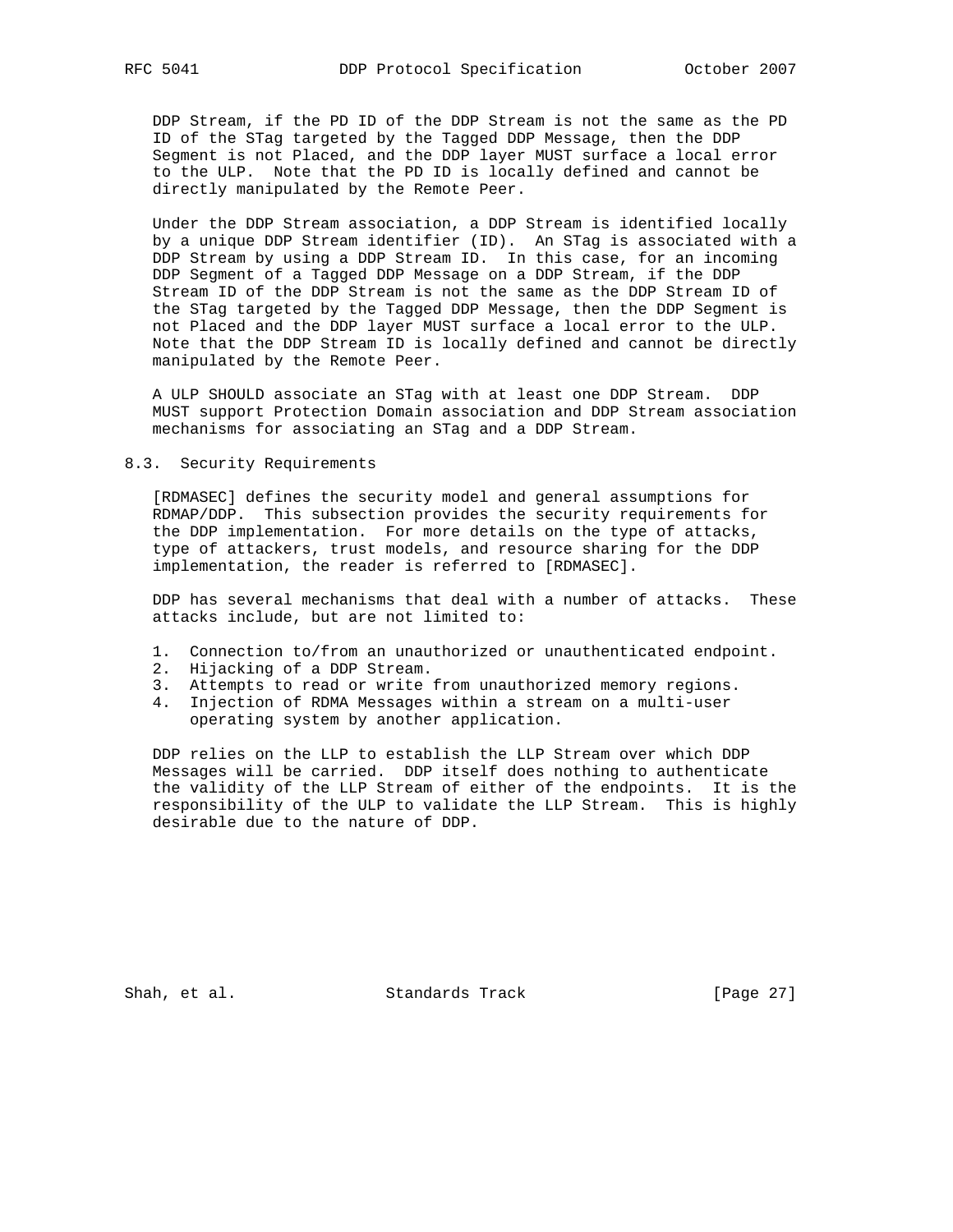Hijacking of an DDP Stream would require that the underlying LLP Stream is hijacked. This would require knowledge of Advertised Buffers in order to directly Place data into a user buffer. Therefore, this is constrained by the same techniques mentioned to guard against attempts to read or write from unauthorized memory regions.

 DDP does not require a node to open its buffers to arbitrary attacks over the DDP Stream. It may access ULP memory only to the extent that the ULP has enabled and authorized it to do so. The STag access control model is defined in [RDMASEC]. Specific security operations include:

- 1. STags are only valid over the exact byte range established by the ULP. DDP MUST provide a mechanism for the ULP to establish and revoke the TO range associated with the ULP Buffer referenced by the STag.
- 2. STags are only valid for the duration established by the ULP. The ULP may revoke them at any time, in accordance with its own upper layer protocol requirements. DDP MUST provide a mechanism for the ULP to establish and revoke STag validity.
- 3. DDP MUST provide a mechanism for the ULP to communicate the association between a STag and a specific DDP Stream.
- 4. A ULP may only expose memory to remote access to the extent that it already had access to that memory itself.
- 5. If an STag is not valid on a DDP Stream, DDP MUST pass the invalid access attempt to the ULP. The ULP may provide a mechanism for terminating the DDP Stream.

 Further, DDP provides a mechanism that directly Places incoming payloads in user-mode ULP Buffers. This avoids the risks of prior solutions that relied upon exposing system buffers for incoming payloads.

 For the DDP implementation, two components MUST be provided: an RDMA-enabled NIC (RNIC) and a Privileged Resource Manager (PRM).

### 8.3.1. RNIC Requirements

 The RNIC MUST implement the DDP wire Protocol and perform the security semantics described below.

- 1. An RNIC MUST ensure that a specific DDP Stream in a specific Protection Domain cannot access an STag in a different Protection Domain.
- 2. An RNIC MUST ensure that if an STag is limited in scope to a single DDP Stream, no other DDP Stream can use the STag.

Shah, et al. Standards Track [Page 28]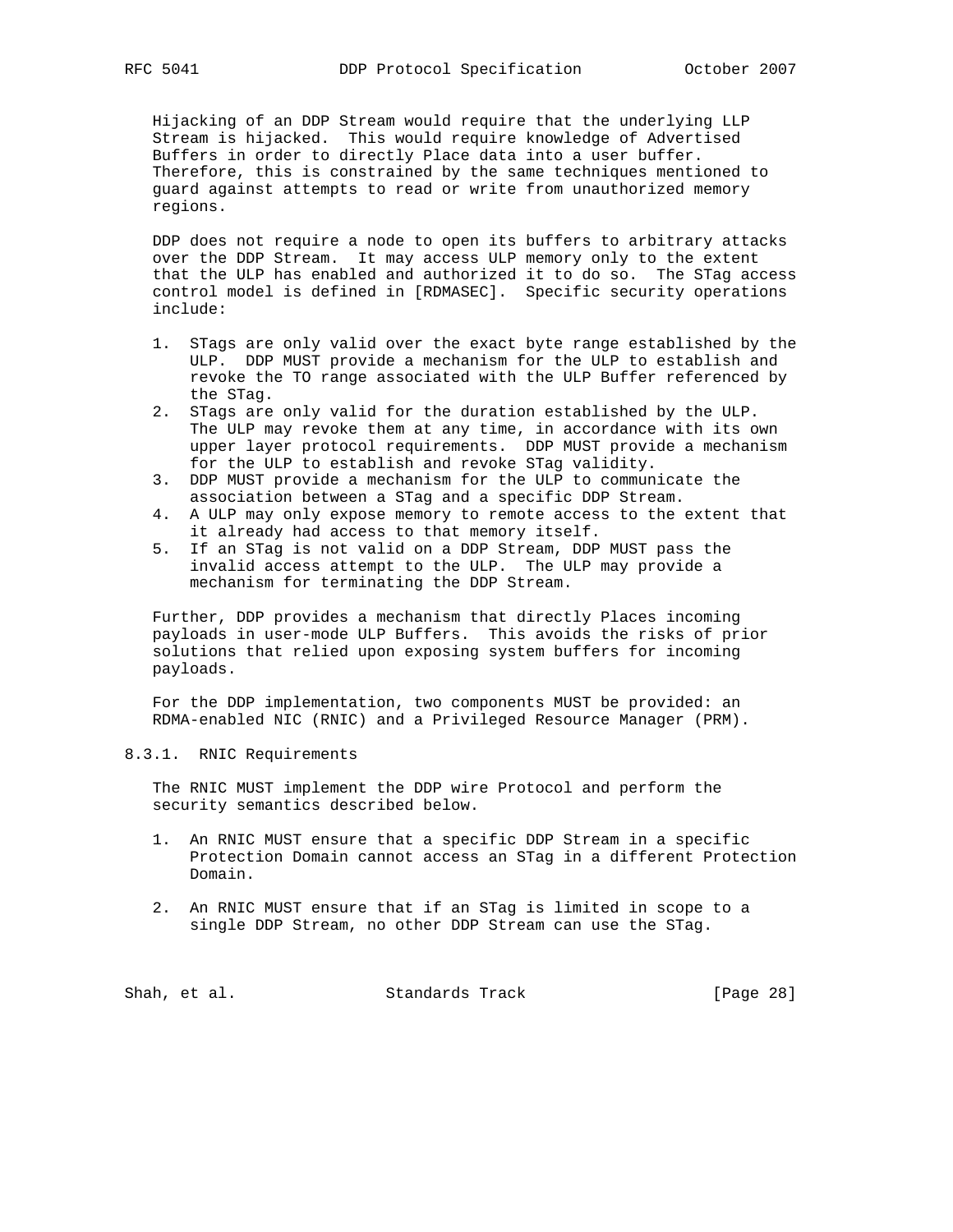- 3. An RNIC MUST ensure that a Remote Peer is not able to access memory outside the buffer specified when the STag was enabled for remote access.
- 4. An RNIC MUST provide a mechanism for the ULP to establish and revoke the association of a ULP Buffer to an STag and TO range.
- 5. An RNIC MUST provide a mechanism for the ULP to establish and revoke read, write, or read and write access to the ULP Buffer referenced by an STag.
- 6. An RNIC MUST ensure that the network interface can no longer modify an Advertised Buffer after the ULP revokes remote access rights for an STag.
- 7. An RNIC MUST NOT enable firmware to be loaded on the RNIC directly from an untrusted Local Peer or Remote Peer, unless the Peer is properly authenticated (by a mechanism outside the scope of this specification. The mechanism presumably entails authenticating that the remote ULP has the right to perform the update), and the update is done via a secure protocol, such as IPsec.
- 8.3.2. Privileged Resources Manager Requirement

The PRM MUST implement the security semantics described below.

- 1. All Non-Privileged ULP interactions with the RNIC Engine that could affect other ULPs MUST be done using the Privileged Resource Manager as a proxy.
- 2. All ULP resource allocation requests for scarce resources MUST also be done using a Privileged Resource Manager.
- 3. The Privileged Resource Manager MUST NOT assume different ULPs share Partial Mutual Trust unless there is a mechanism to ensure that the ULPs do indeed share partial mutual trust.
- 4. If Non-Privileged ULPs are supported, the Privileged Resource Manager MUST verify that the Non-Privileged ULP has the right to access a specific Data Buffer before allowing an STag for which the ULP has access rights to be associated with a specific Data Buffer.
- 5. The Privileged Resource Manager SHOULD prevent a Local Peer from allocating more than its fair share of resources. If an RNIC provides the ability to share receive buffers across multiple DDP Streams, the combination of the RNIC and the Privileged Resource

Shah, et al. Standards Track [Page 29]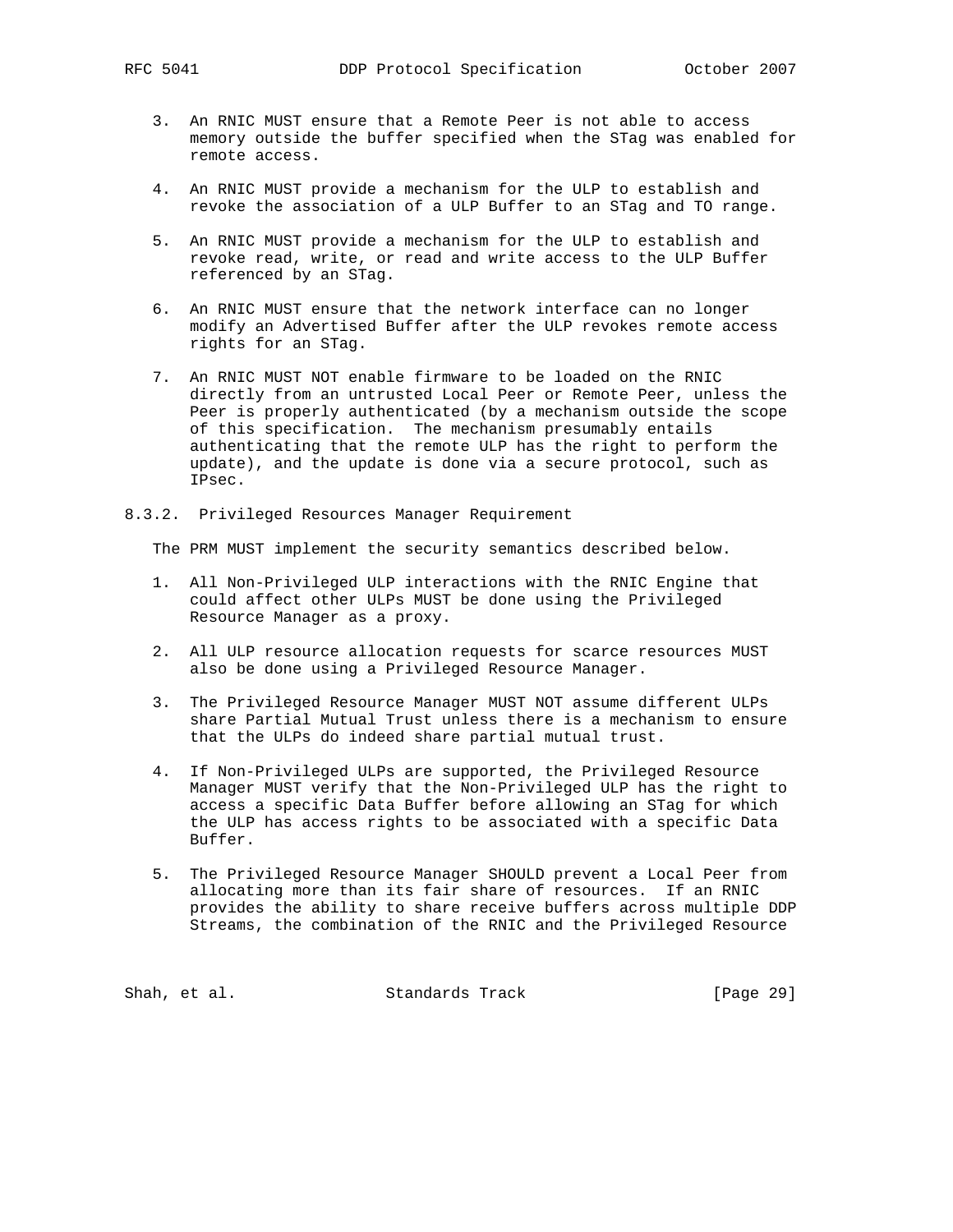Manager MUST be able to detect if the Remote Peer is attempting to consume more than its fair share of resources so that the Local Peer can apply countermeasures to detect and prevent the attack.

## 8.4. Security Services for DDP

 DDP uses IP-based network services; therefore, all exchanged DDP Segments are vulnerable to spoofing, tampering and information disclosure attacks. If a DDP Stream may be subject to impersonation attacks, or stream hijacking attacks, it is highly RECOMMENDED that the DDP Stream be authenticated, integrity protected, and protected from replay attacks. It MAY use confidentiality protection to protect from eavesdropping.

## 8.4.1. Available Security Services

 IPsec can be used to protect against the packet injection attacks outlined above. Because IPsec is designed to secure arbitrary IP packet streams, including streams where packets are lost, DDP can run on top of IPsec without any change.

 DDP security may also profit from SSL or TLS security services provided for TCP or SCTP based ULPs [TLS] as well as from DTLS [DTLS] security services provided beneath the transport protocol. See [RDMASEC] for further discussion of these approaches and the rationale for selection of IPsec security services for the RDDP protocols.

## 8.4.2. Requirements for IPsec Services for DDP

 IPsec packets are processed (e.g., integrity checked and possibly decrypted) in the order they are received, and a DDP Data Sink will process the decrypted DDP Segments contained in these packets in the same manner as DDP Segments contained in unsecured IP packets.

 The IP Storage working group has defined the normative IPsec requirements for IP Storage [RFC3723]. Portions of this specification are applicable to the DDP. In particular, a compliant implementation of IPsec services MUST meet the requirements as outlined in Section 2.3 of [RFC3723]. Without replicating the detailed discussion in [RFC3723], this includes the following requirements:

 1. The implementation MUST support IPsec ESP [RFC2406], as well as the replay protection mechanisms of IPsec. When ESP is utilized, per-packet data origin authentication, integrity, and replay protection MUST be used.

Shah, et al. Standards Track [Page 30]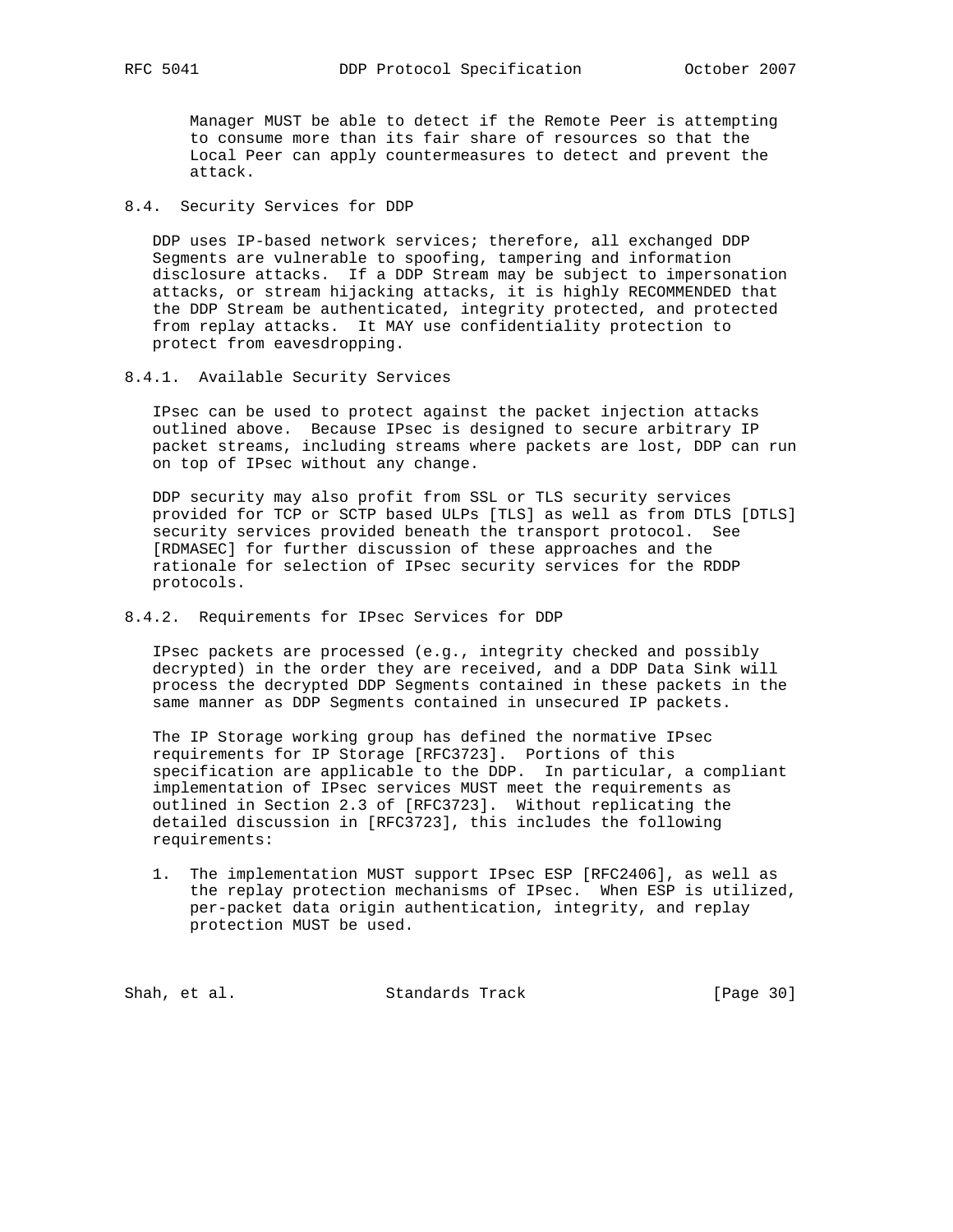- 2. It MUST support ESP in tunnel mode and MAY implement ESP in transport mode.
- 3. It MUST support IKE [RFC2409] for peer authentication, negotiation of security associations, and key management, using the IPsec DOI [RFC2407].
- 4. It MUST NOT interpret the receipt of an IKE delete message as a reason for tearing down the DDP stream. Since IPsec acceleration hardware may only be able to handle a limited number of active IPsec Security Associations (SAs), idle SAs may be dynamically brought down and a new SA be brought up again, if activity resumes.
- 5. It MUST support peer authentication using a pre-shared key, and MAY support certificate-based peer authentication using digital signatures. Peer authentication using the public key encryption methods [RFC2409] SHOULD NOT be used.
- 6. It MUST support IKE Main Mode and SHOULD support Aggressive Mode. IKE Main Mode with pre-shared key authentication SHOULD NOT be used when either of the peers uses a dynamically assigned IP address.
- 7. Access to locally stored secret information (pre-shared or private key for digital signing) must be suitably restricted, since compromise of the secret information nullifies the security properties of the IKE/IPsec protocols.
- 8. It MUST follow the guidelines of Section 2.3.4 of [RFC3723] on the setting of IKE parameters to achieve a high level of interoperability without requiring extensive configuration.

 Furthermore, implementation and deployment of the IPsec services for DDP should follow the Security Considerations outlined in Section 5 of [RFC3723].

9. IANA Considerations

 This document requests no direct action from IANA. The following consideration is listed here as commentary.

 If DDP were enabled a priori for a ULP by connecting to a well-known port, this well-known port would be registered for the DDP with IANA. The registration of the well-known port would be the responsibility of the ULP specification.

Shah, et al. Standards Track [Page 31]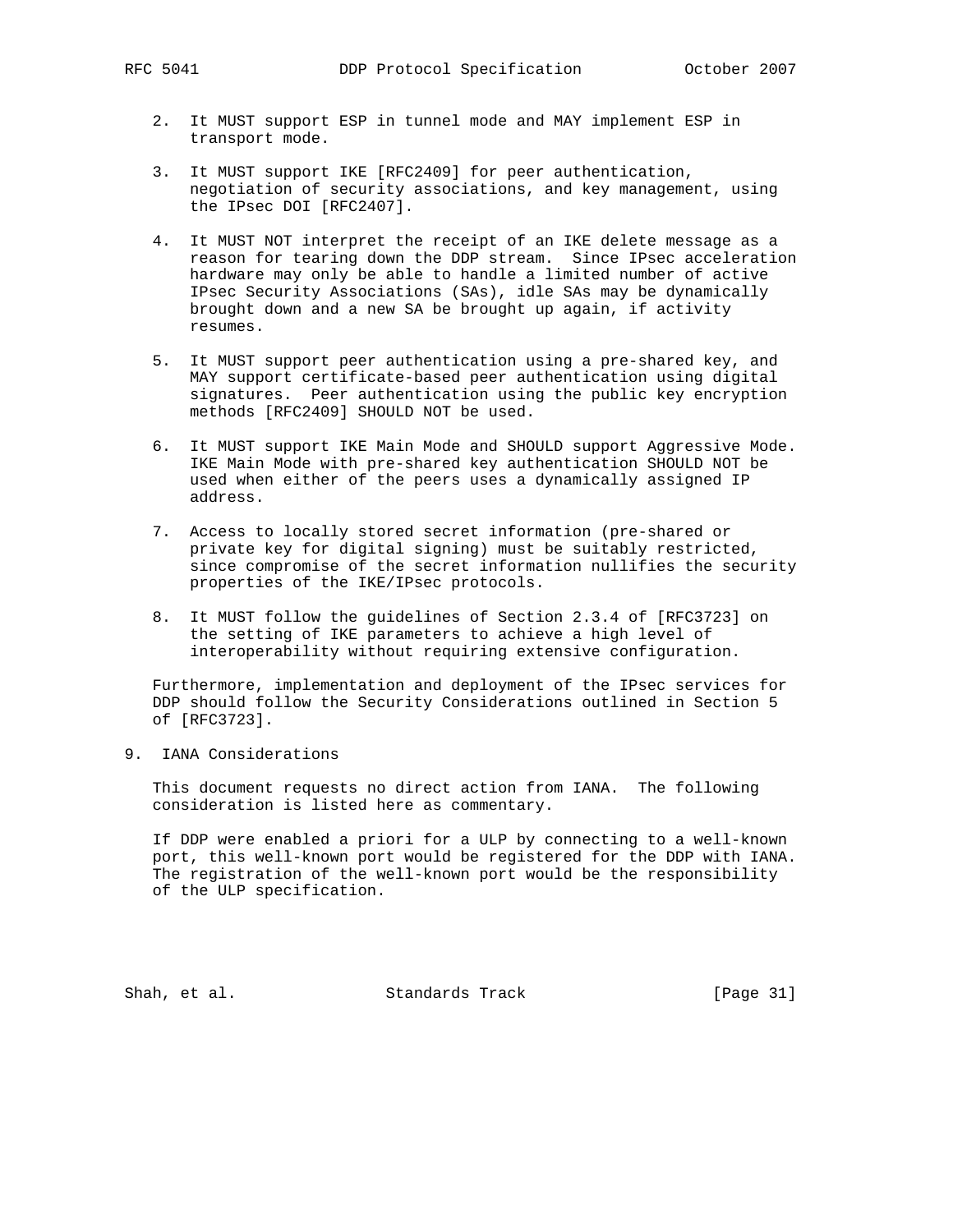## 10. References

- 10.1. Normative References
	- [RFC2119] Bradner, S., "Key words for use in RFCs to Indicate Requirement Levels", BCP 14, RFC 2119, March 1997.
	- [RFC2406] Kent, S. and Atkinson, R., "IP Encapsulating Security Payload (ESP)", RFC 2406, November 1998.
	- [RFC2407] Piper, D., "The Internet IP Security Domain of Interpretation of ISAKMP", RFC 2407, November 1998.
	- [RFC2409] Harkins, D. and Carrel, D., "The Internet Key Exchange (IKE)", RFC 2409, November 1998.
	- [RFC3723] Aboba, B., Tseng, J., Walker, J., Rangan, V., Travostino, F., "Securing Block Storage Protocols over IP", RFC 3723, April 2004.
	- [IPSEC] Kent, S. and R. Atkinson, "Security Architecture for the Internet Protocol", RFC 2401, November 1998.
	- [MPA] Culley, P., Elzur, U., Recio, R., Bailey, S., and J. Carrier, "Marker PDU Aligned Framing for TCP Specification", RFC 5044, October 2007.
	- [RDMAP] Recio, R., Culley, P., Garcia, D., and J. Hilland, "A Remote Direct Memory Access Protocol Specification", RFC 5040, October 2007.
	- [RDMASEC] Pinkerton, J. and E. Deleganes, "Direct Data Placement Protocol (DDP) / Remote Direct Memory Access Protocol (RDMAP) Security", RFC 5042, October 2007.
	- [SCTP] Stewart, R., Ed., "Stream Control Transmission Protocol", RFC 4960, September 2007.
	- [SCTPDDP] Bestler, C. and R. Stewart, "Stream Control Transmission Protocol (SCTP) Direct Data Placement (DDP) Adaptation", RFC 5043, October 2007.
	- [TCP] Postel, J., "Transmission Control Protocol", STD 7, RFC 793, September 1981.

Shah, et al. Standards Track [Page 32]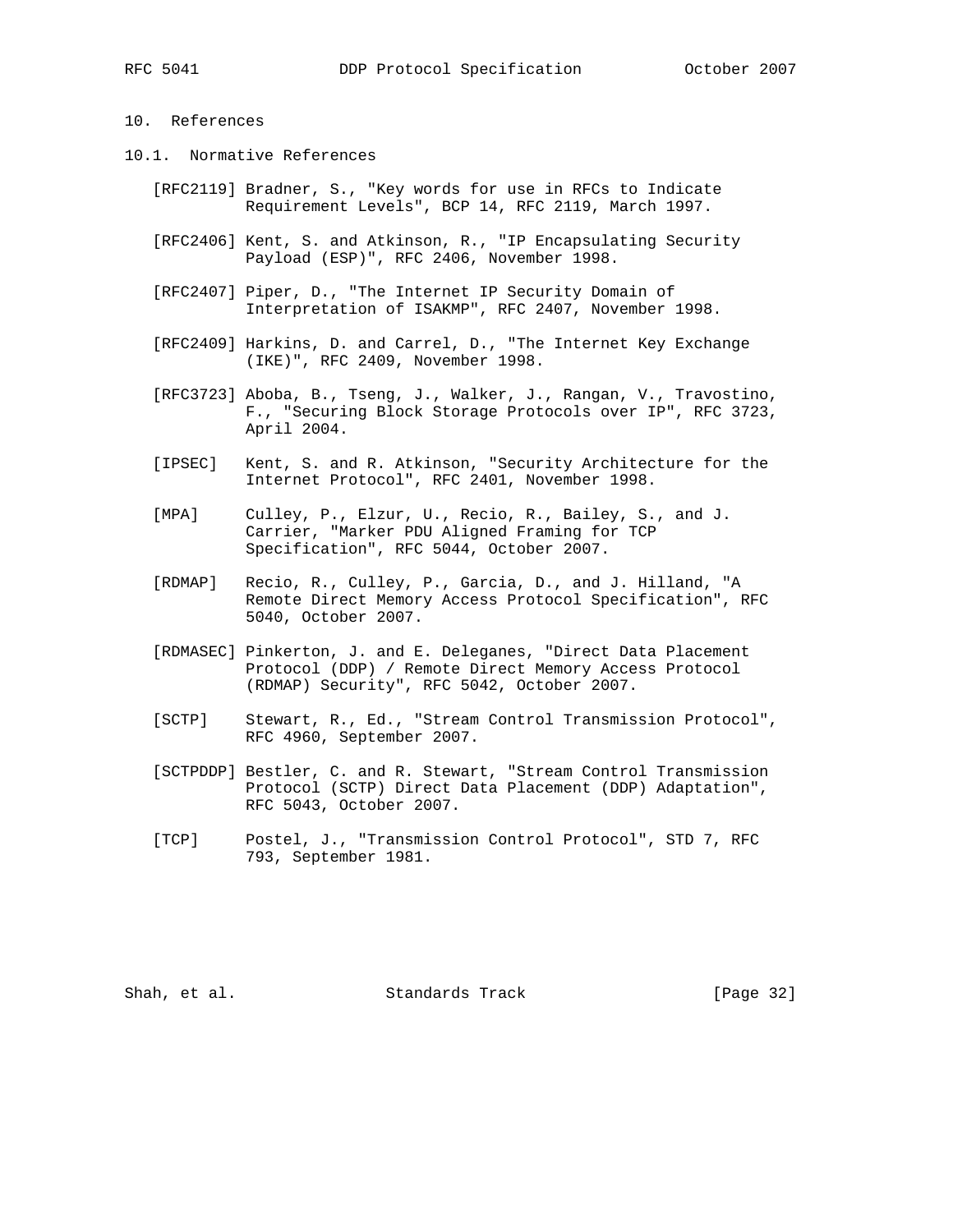- 10.2. Informative References
	- [RFC4301] Kent, S. and K. Seo, "Security Architecture for the Internet Protocol", RFC 4301, December 2005.
	- [RFC4303] Kent, S., "IP Encapsulating Security Payload (ESP)", RFC 4303, December 2005.
	- [RFC4306] Kaufman, C., "Internet Key Exchange (IKEv2) Protocol", RFC 4306, December 2005.
	- [DTLS] Rescorla, E. and N. Modadugu, "Datagram Transport Layer Security", RFC 4347, April 2006.
- [TLS] Dierks, T. and E. Rescorla, "The Transport Layer Security (TLS) Protocol Version 1.1", RFC 4346, April 2006.
	- [iSER] Ko, M., Chadalapaka, M., Hufferd, J., Elzur, U., Shah, H., and P. Thaler, "Internet Small Computer System Interface (iSCSI) Extensions for Remote Direct Memory Access (RDMA)", RFC 5046, October 2007.

Shah, et al. Standards Track [Page 33]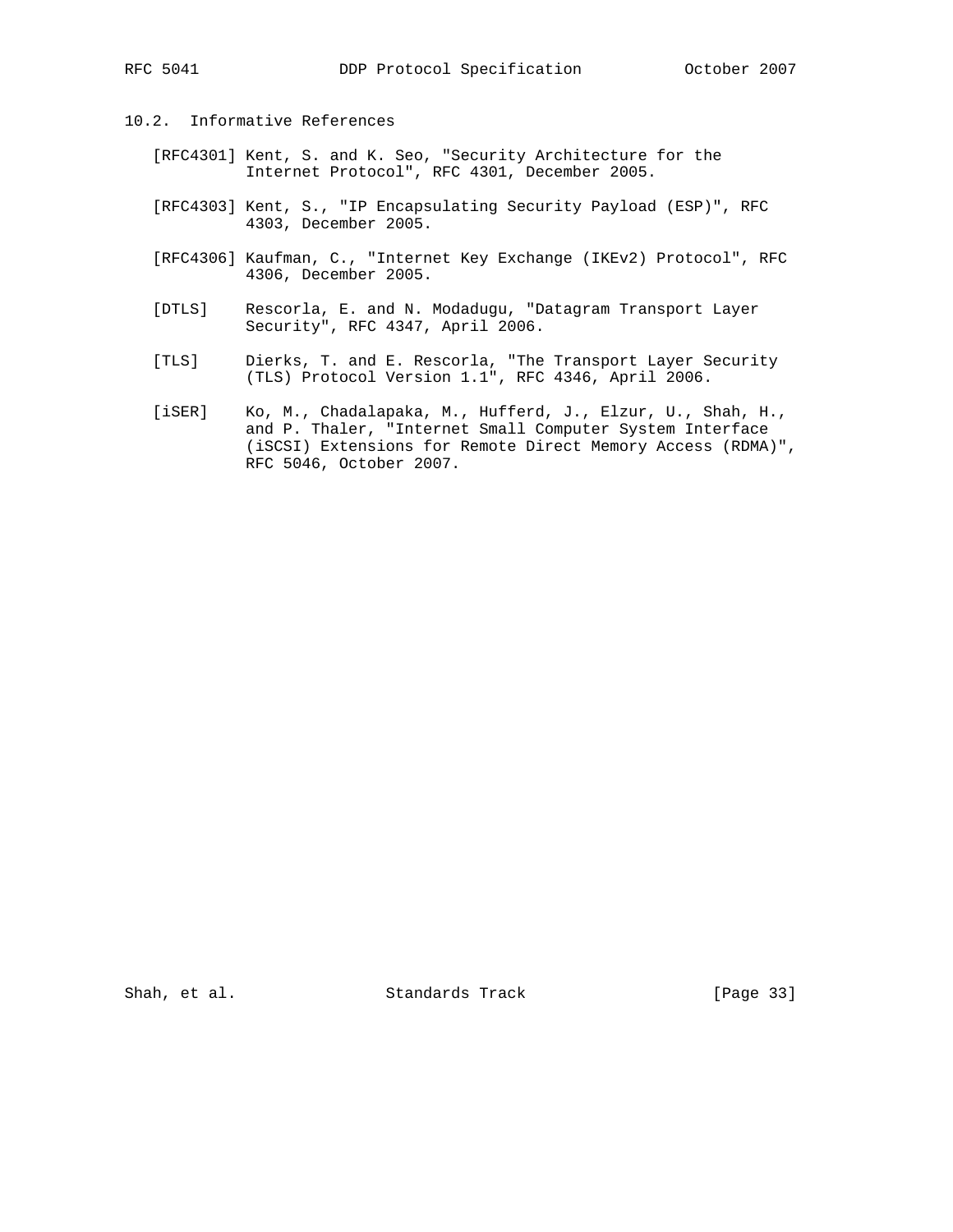Appendix A. Receive Window Sizing

This appendix provides guidance to LLP implementers.

 Reliable, sequenced, LLPs include a mechanism to Advertise the amount of receive buffer space a sender may consume. This is generally called a "receive window".

 DDP allows data to be transferred directly to predefined buffers at the Data Sink. Accordingly, the LLP receive window size need not be affected by the reception of a DDP Segment, if that segment is placed before additional segments arrive.

 The LLP implementation SHOULD maintain an Advertised receive window large enough to enable a reasonable number of segments to be outstanding at one time. The amount to Advertise depends on the desired data rate, and the expected or actual round-trip delay between endpoints.

 The amount of actual buffers maintained to "back up" the receive window is left up to the implementation. This amount will depend on the rate that DDP Segments can be retired; there may be some cases where segment processing cannot keep up with the incoming packet rate. If this occurs, one reasonable way to slow the incoming packet rate is to reduce the receive window.

 Note that the LLP should take care to comply with the applicable RFCs; for instance, for TCP, receivers are highly discouraged from "shrinking" the receive window (reducing the right edge of the window after it has been Advertised).

Appendix B. Contributors

Many thanks to the following individuals for their contributions.

 John Carrier Cray Inc. 411 First Avenue S, Suite 600 Seattle, WA 98104-2860 Phone: 206-701-2090 EMail: carrier@cray.com

 Hari Ghadia Gen10 Technology, Inc. 1501 W Shady Grove Road Grand Prairie, TX 75050 Phone: (972) 301 3630 EMail: hghadia@gen10technology.com

Shah, et al. Standards Track [Page 34]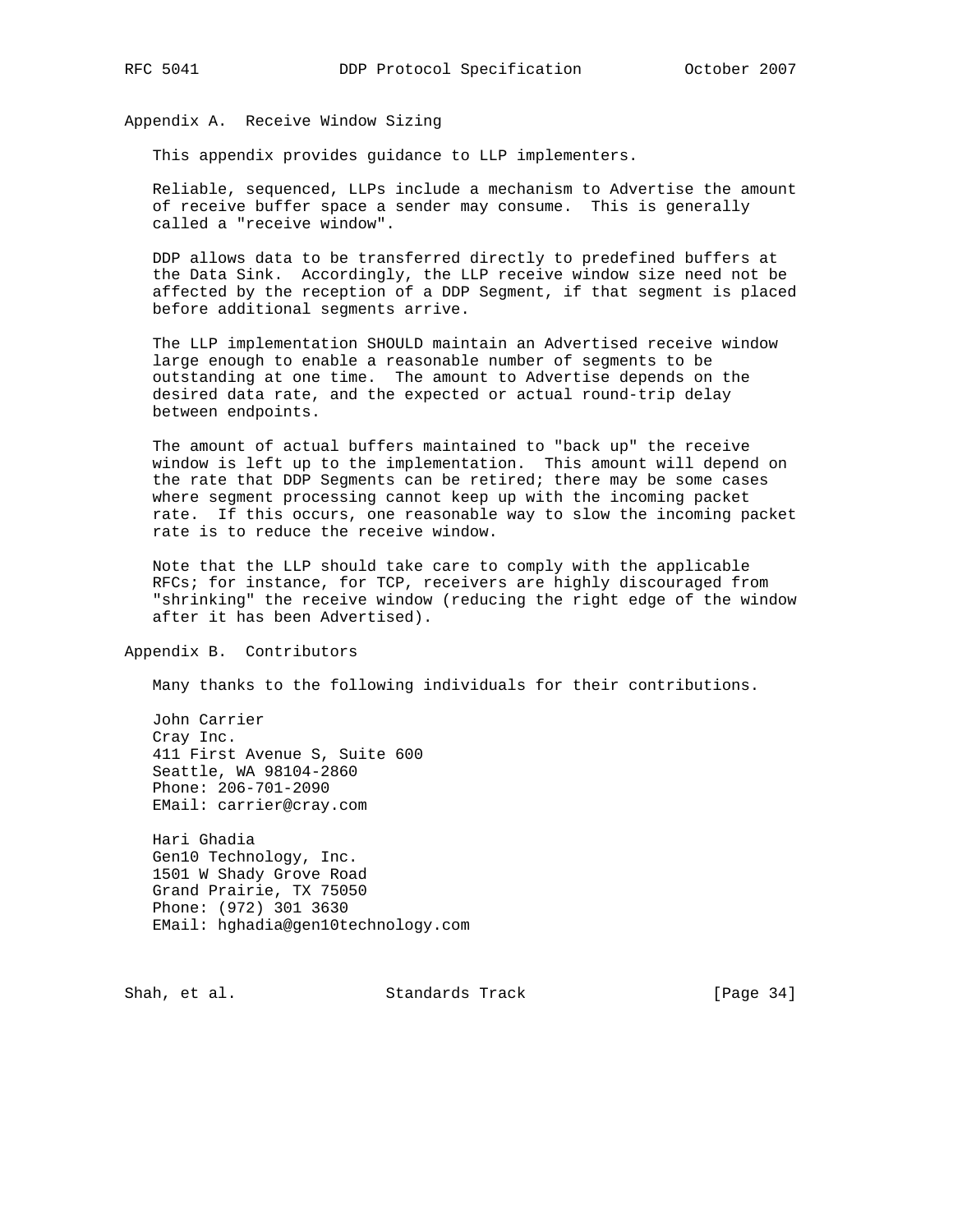Caitlin Bestler Broadcom Corporation 16215 Alton Parkway Irvine, CA 92619-7013 USA Phone: +1 (949) 926-6383 EMail: caitlinb@Broadcom.com Uri Elzur Broadcom Corporation 5300 California Avenue Irvine, CA 92617, USA Phone: 949.926.6432 EMail: uri@broadcom.com Mike Penna Broadcom Corporation 16215 Alton Parkway Irvine, CA 92619-7013 USA Phone: +1 (949) 926-7149 EMail: MPenna@Broadcom.com Patricia Thaler Broadcom Corporation 16215 Alton Parkway Irvine, CA 92619-7013 USA Phone: +1 (949) 926-8635 EMail: pthaler@broadcom.com Ted Compton EMC Corporation Research Triangle Park, NC 27709 USA Phone: +1 (919) 248-6075 EMail: compton\_ted@emc.com Jim Wendt Hewlett-Packard Company 8000 Foothills Boulevard Roseville, CA 95747-5668 USA Phone: +1 (916) 785-5198 EMail: jim\_wendt@hp.com Mike Krause Hewlett-Packard Company, 43LN 19410 Homestead Road Cupertino, CA 95014 USA Phone: +1 (408) 447-3191 EMail: krause@cup.hp.com

Shah, et al. Standards Track [Page 35]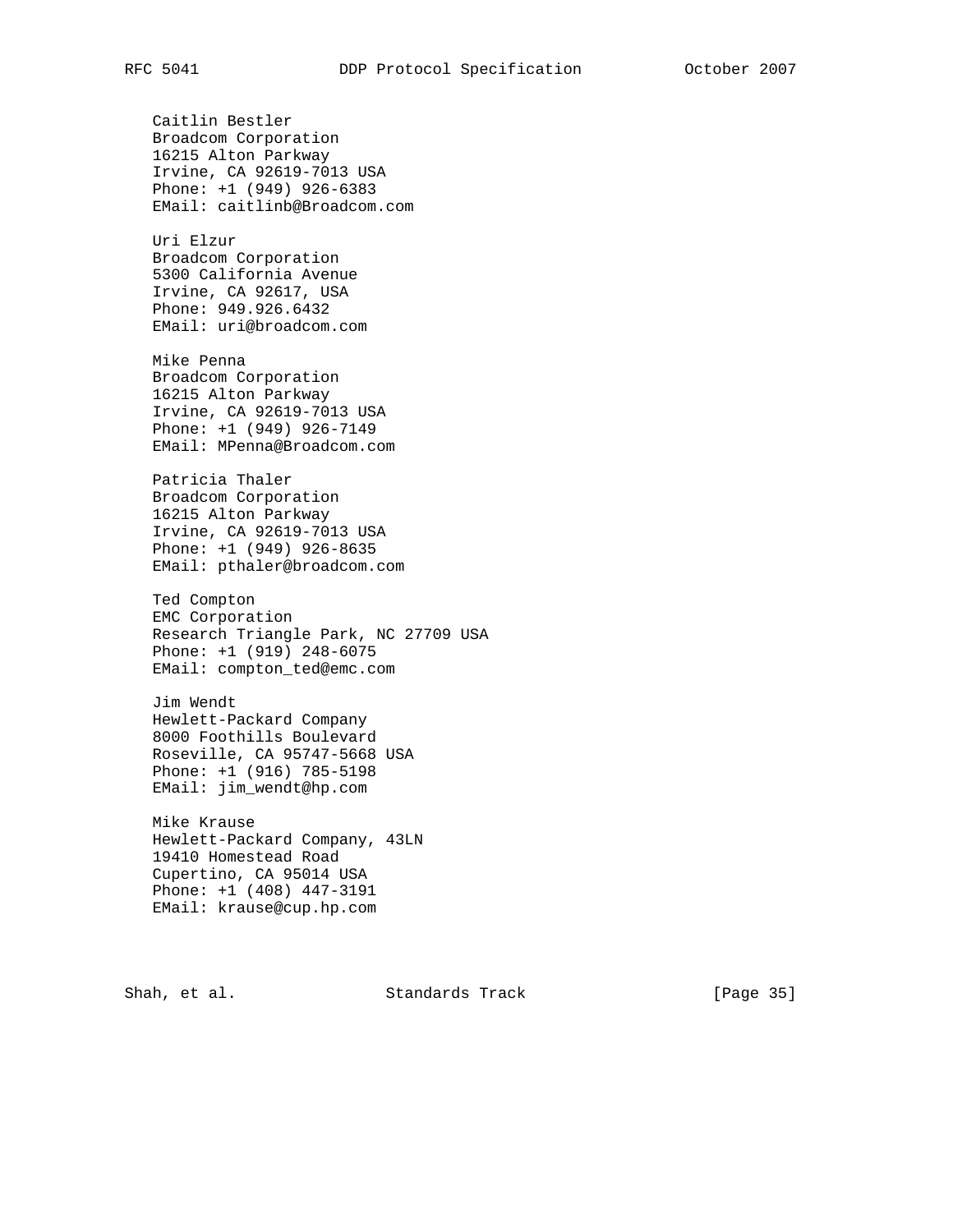Dave Minturn Intel Corporation MS JF1-210 5200 North East Elam Young Parkway Hillsboro, OR 97124 USA Phone: +1 (503) 712-4106 EMail: dave.b.minturn@intel.com Howard C. Herbert Intel Corporation MS CH7-404 5000 West Chandler Blvd. Chandler, AZ 85226 USA Phone: +1 (480) 554-3116 EMail: howard.c.herbert@intel.com Tom Talpey Network Appliance 1601 Trapelo Road #16 Waltham, MA 02451 USA Phone: +1 (781) 768-5329 EMail: thomas.talpey@netapp.com Dwight Barron Hewlett-Packard Company 20555 SH 249 Houston, TX 77070-2698 USA Phone: +1 (281) 514-2769 EMail: Dwight.Barron@Hp.com Dave Garcia 24100 Hutchinson Rd. Los Gatos, CA 95033 USA Phone: +1 (831) 247-4464 Email: Dave.Garcia@StanfordAlumni.org Jeff Hilland Hewlett-Packard Company 20555 SH 249 Houston, TX 77070-2698 USA Phone: +1 (281) 514-9489 EMail: jeff.hilland@hp.com Barry Reinhold Lamprey Networks Durham, NH 03824 USA Phone: +1 (603) 868-8411 EMail: bbr@LampreyNetworks.com

Shah, et al. Standards Track [Page 36]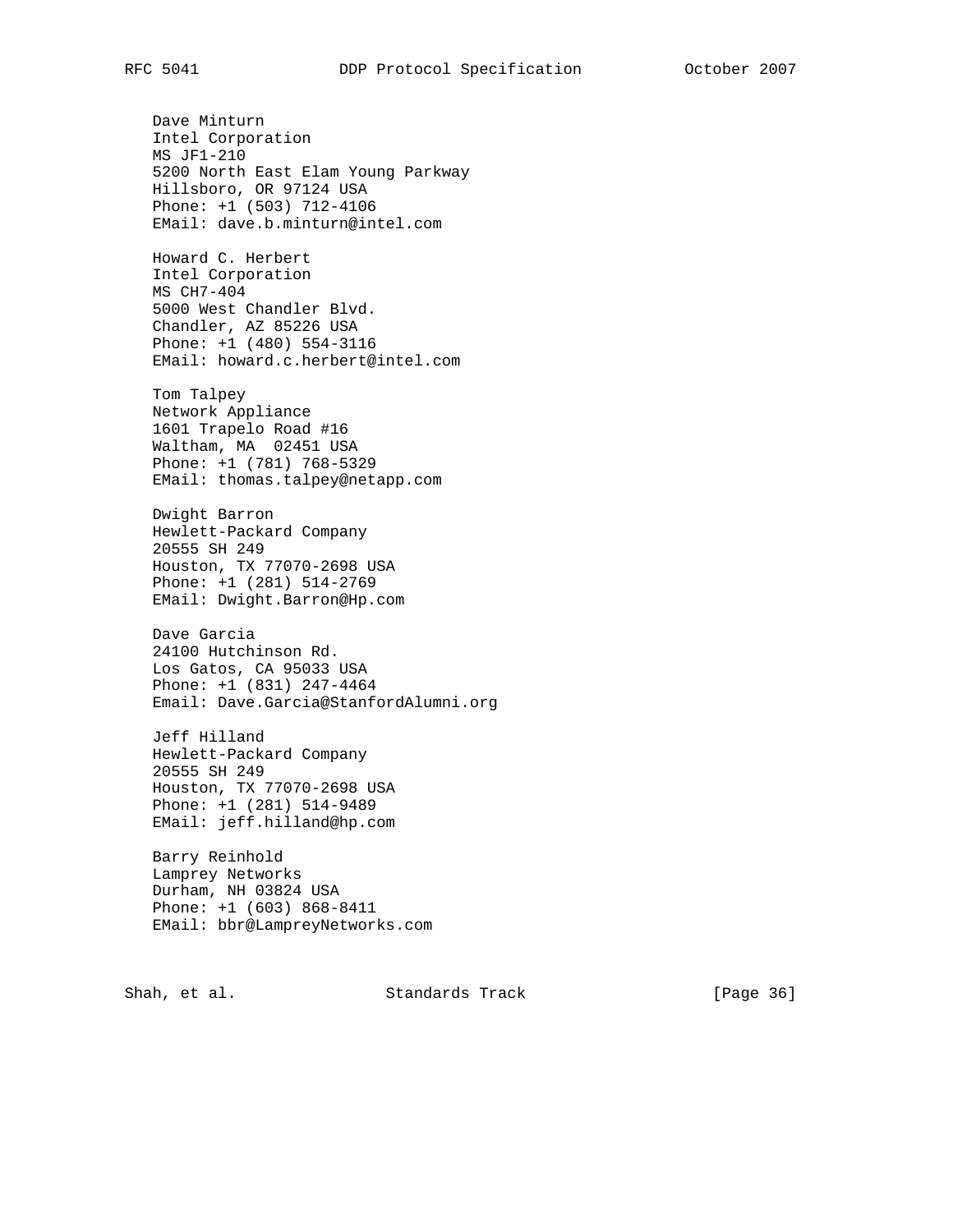Authors' Addresses

 Hemal Shah Broadcom Corporation 5300 California Avenue Irvine, CA 92617 USA Phone: +1 (949) 926-6941 EMail: hemal@broadcom.com

 James Pinkerton Microsoft Corporation One Microsoft Way Redmond, WA 98052 USA Phone: +1 (425) 705-5442 EMail: jpink@microsoft.com

 Renato Recio IBM Corporation 11501 Burnett Road Austin, TX 78758 USA Phone: +1 (512) 838-1365 EMail: recio@us.ibm.com

 Paul R. Culley Hewlett-Packard Company 20555 SH 249 Houston, TX 77070-2698 USA Phone: +1 (281) 514-5543 EMail: paul.culley@hp.com

Shah, et al. Standards Track [Page 37]